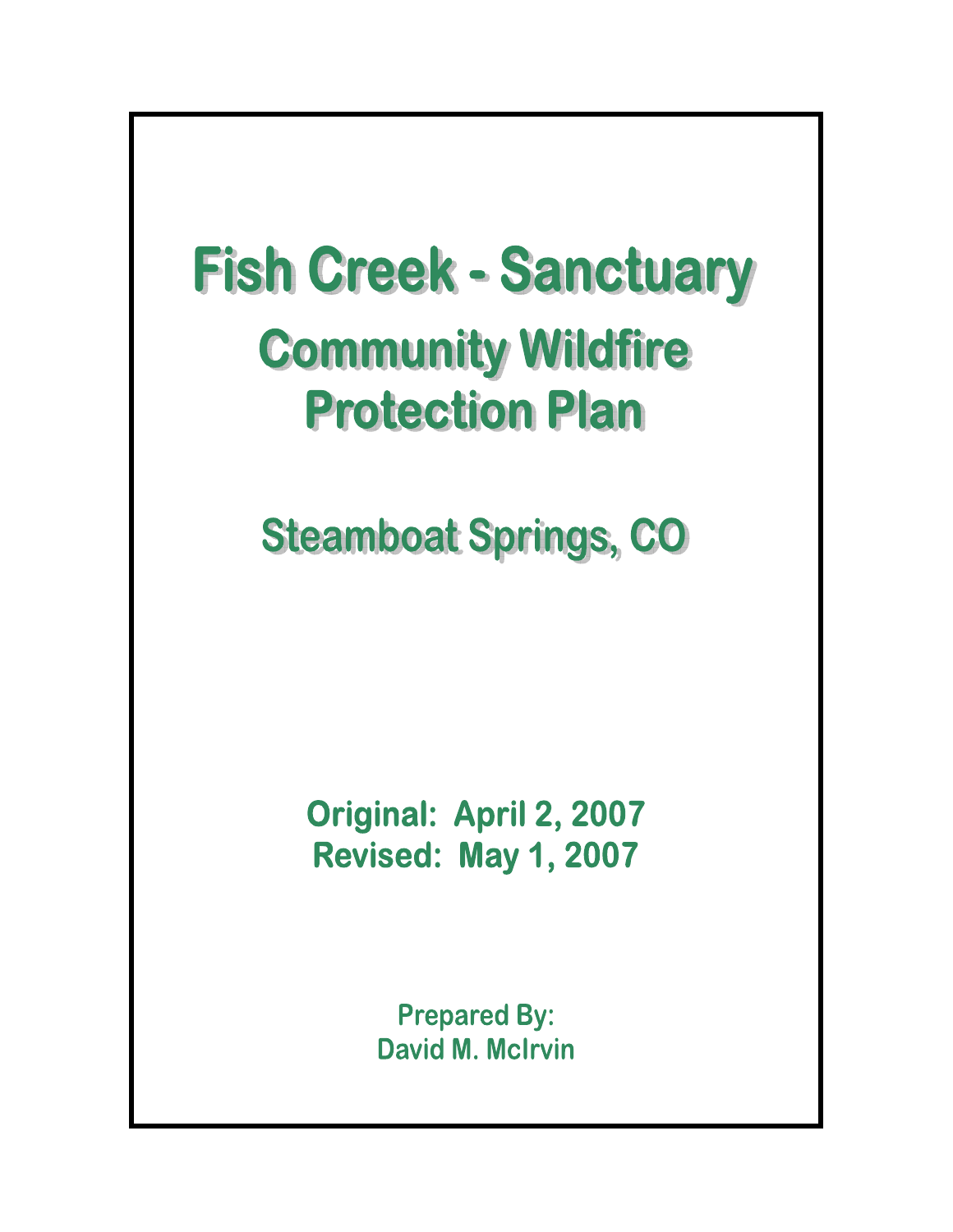#### **The following members mutually agreed with the spirit and contents of this Fish Creek – Sanctuary Community Wildfire Protection Plan (CWPP):**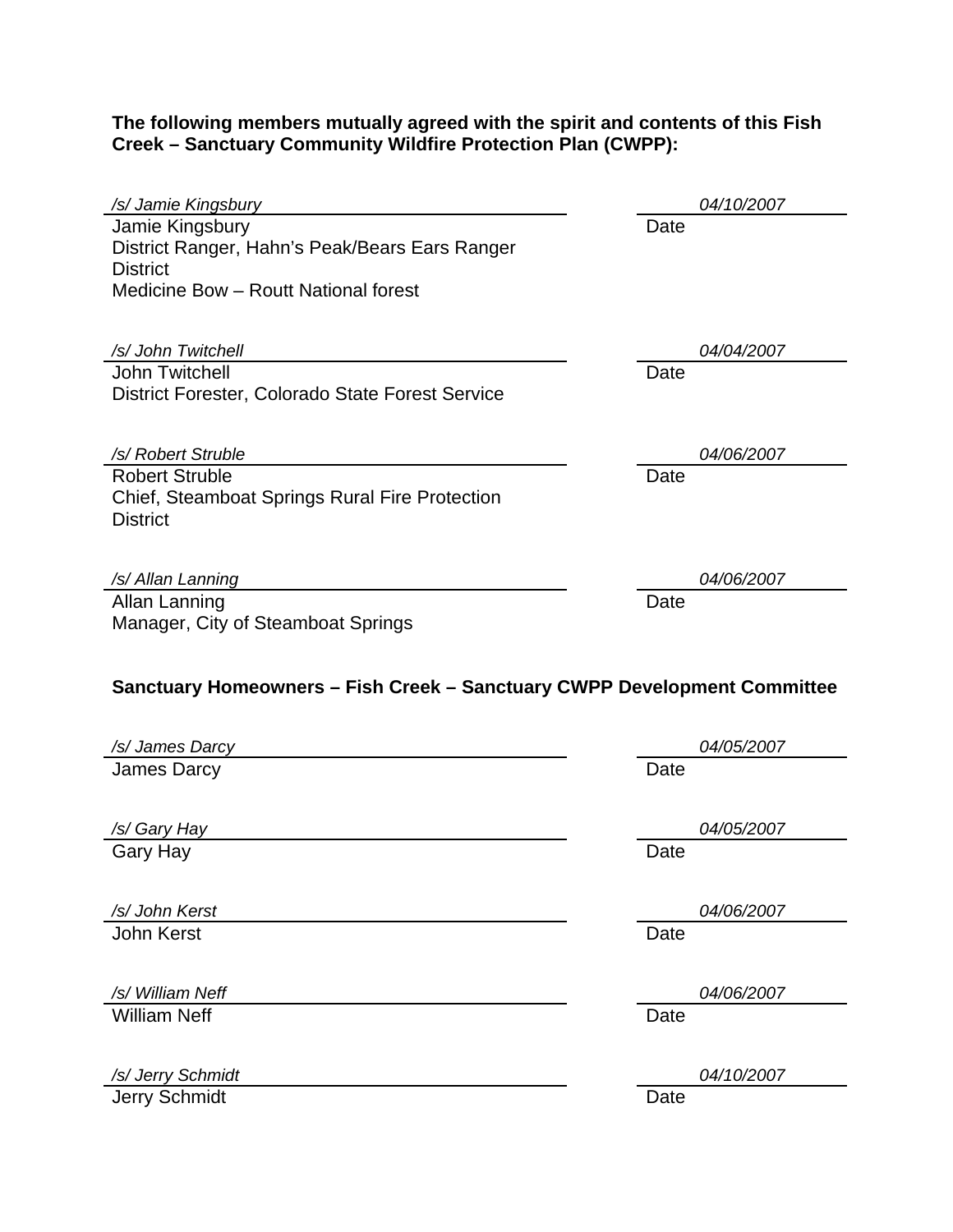# **President, Sanctuary HOA**

*/s/ Edward MacArthur 04/16/2007* 

Edward MacArthur Date

# **Treasurer, Sanctuary HOA**

*/s/ Park Smalley 04/04/2007* 

Park Smalley Date

#### **Secretary, Sanctuary HOA and Chairman of Fish Creek – Sanctuary CWPP Development Committee**

*/s/ David McIrvin 04/04/2007* 

David McIrvin **Date**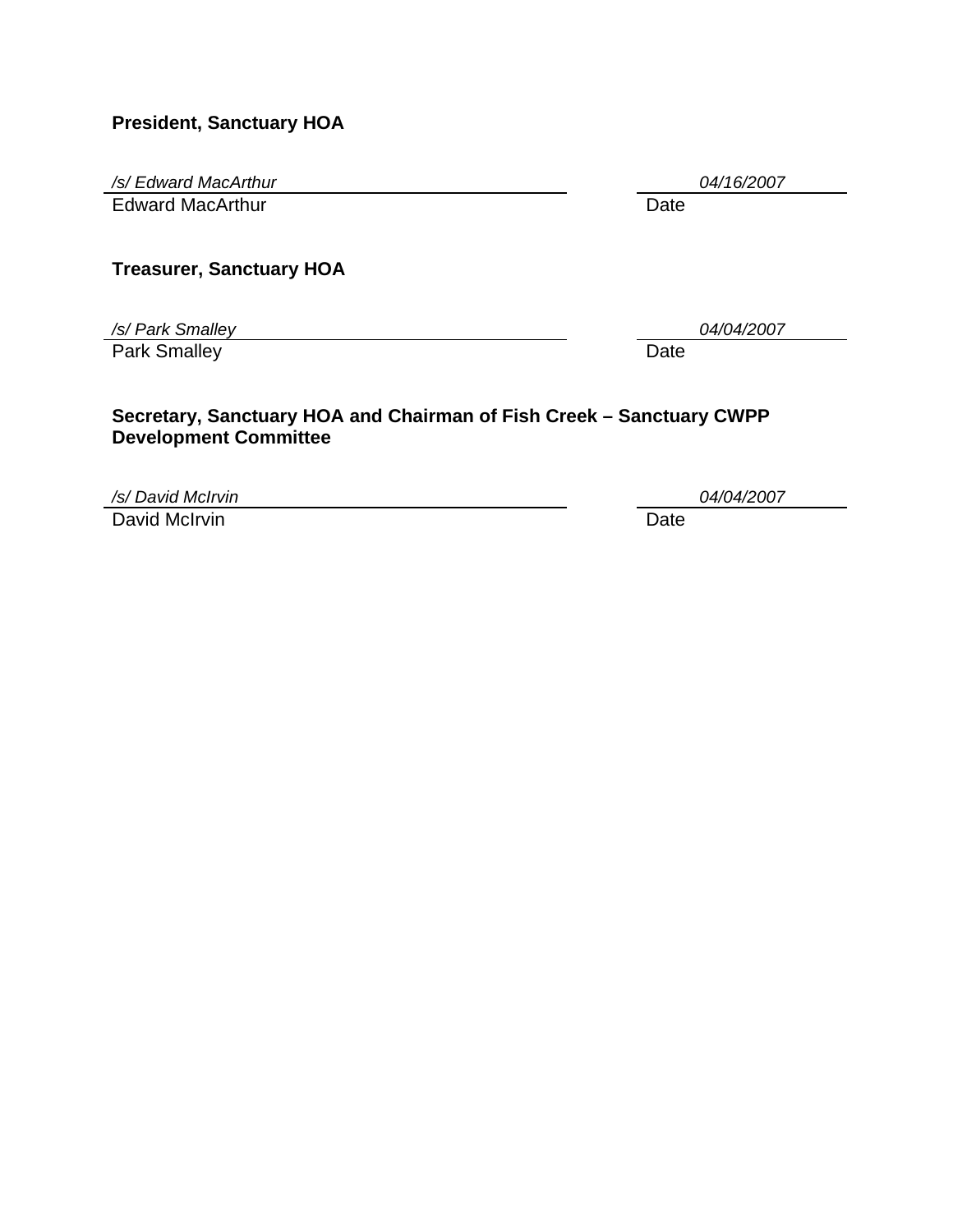**This plan has been reviewed by the Routt County Board of County Commissioners and found to meet the criteria for Community Wildfire Protection Plans (CWPPS) set forth by the Colorado State Forest Service.** 

*/s/ Nancy J. Stahoviak 05/01/2007* 

Nancy J. Stahoviak Date Chairperson, Routt County Board of County **Commissioners** 

*/s/ Chuck Vale 05/01/2007* 

Chuck Vale **Date** Date Date Date Date Date Director, Routt County Office of Emergency Management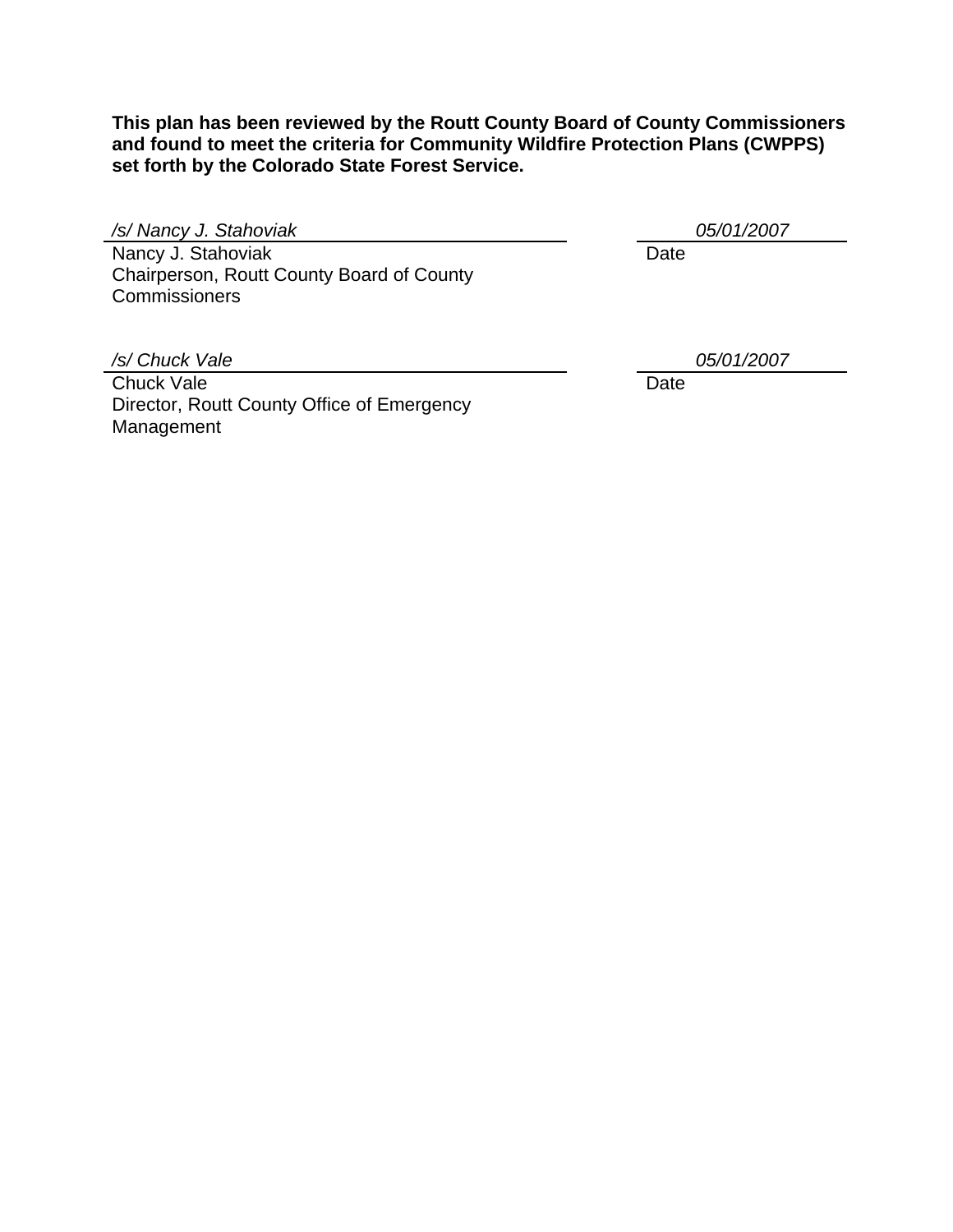# **TABLE OF CONTENTS**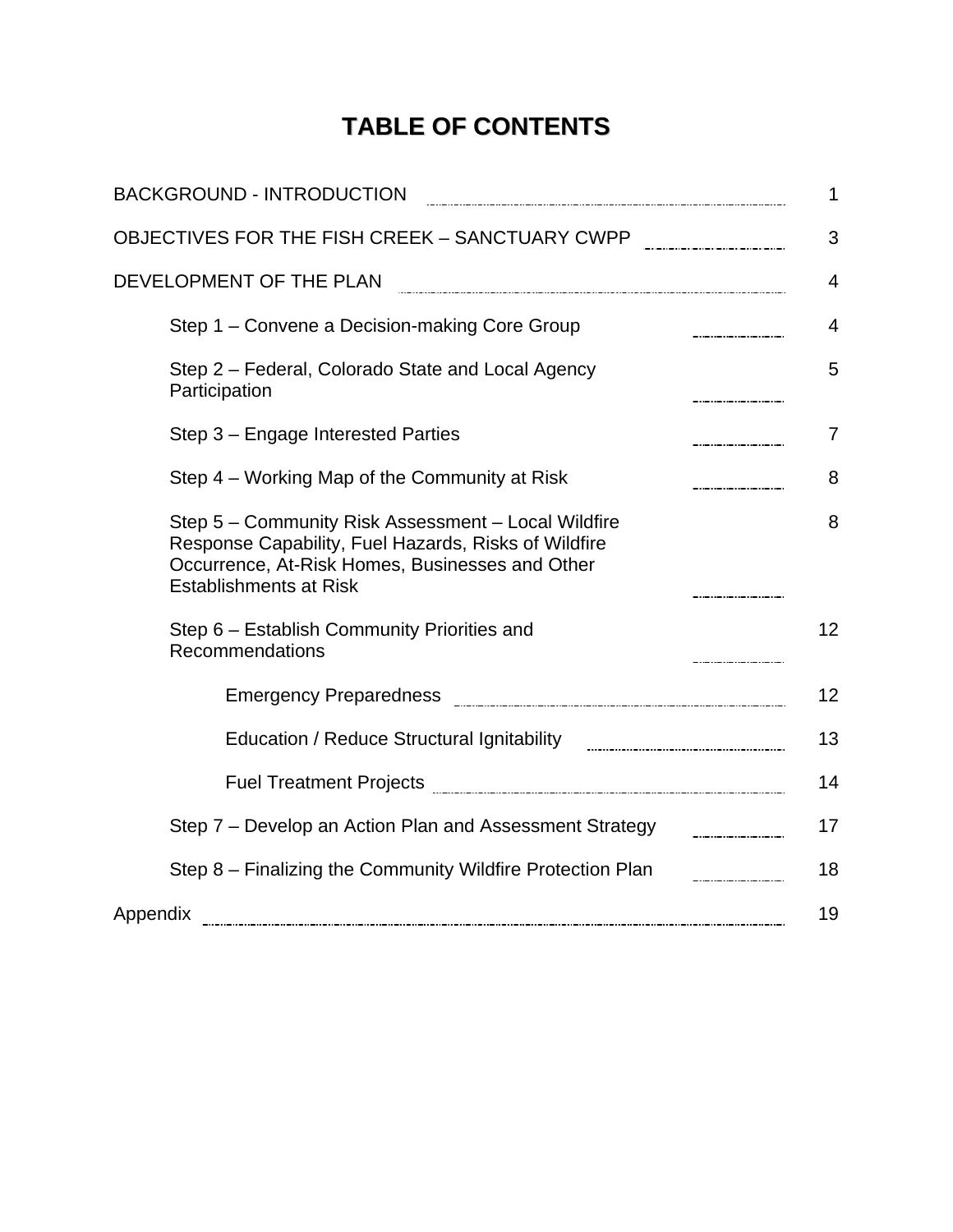# **BACKGROUND – INTRODUCTION**

The Mountain Pine Beetle and Spruce Bark Beetle devastation is overwhelming throughout the North American Rocky Mountains, state of Colorado, Routt County and lands within and bordering the Sanctuary development in Steamboat Springs. Extended years of drought and arid conditions, winters without usual extreme temperature cascades and the near hurricane force winds of the 1997 Routt Divide Blowdown near the west border of the Mount Zirkel wilderness have been cited as chief contributors to the alarming Routt County beetle induced tree loss. The nearly 150 homes within the Sanctuary development are situated along or in close proximity to the lower Fish Creek canyon drainage and within the east border of the city limits of Steamboat Springs, Colorado. The development borders Mount Werner Water to the north, the Sheraton Golf Course to the west, the Routt National Forest to the south and east and is adjacent to multiple other residential communities within the city limits. Within the Routt National Forest are the Fish Creek National Recreation Area and extensive areas designated as wildlife. The upheaval of beetle induced tree loss and available hazardous fuel substrate has been most apparent among the conifers abundant on the south ridge preservation area and along the banks of Fish Creek. After conferring with community experts and homeowners, a plan of action was developed during a formal meeting convened at the Steamboat Springs District office of the Colorado State Forestry Service on **September 21, 2006**. Our extensive roster of experts included Kent Foster of the USFS, John Twitchell of the CSFS, Bart Brown of the CSFS, Bob Struble of the Steamboat Springs Rural Fire Protection District, George Hine (arborist) of the city of Steamboat Springs and Don Read (tree removal contractor with Foxfire Fuelwood). Additionally in attendance were members of the community including Tom Campbell of the Country Club Highlands Partnership (representative for the Sanctuary development) and Park Smalley and Dave McIrvin of the Sanctuary HOA (board members of the homeowners' association).

For nearly seven (7) years there has been an aggressive Sanctuary development beetle spraying, underbrush removal and limited tree cutting program in place that has mitigated near total conifer loss within the immediate residential areas and along the hiking trails that extend along the periphery of the north, east and south sides of the Sanctuary development. The extensive tree-spraying program, administered by Sol Solutions and generously funded by Country Club Highlands Partnership, has been limited by owner consent spraying near private dwellings, and for habitat safety has not included areas along Fish Creek. The spraying has not included many areas along the steeply sloping conifer dominated south and north ridge preservation areas. The relatively sun-sheltered, south ridge preservation area is a mature, species diverse forest dominated by lodgepole pine and spruce and appears to have the most obvious beetle induced conifer loss and presence of hazardous fuelwood. Repeated years of drought and precipitation levels below historical norms have resulted in highly vulnerable habitat with an ominous abundance of hazardous fuel. The consensus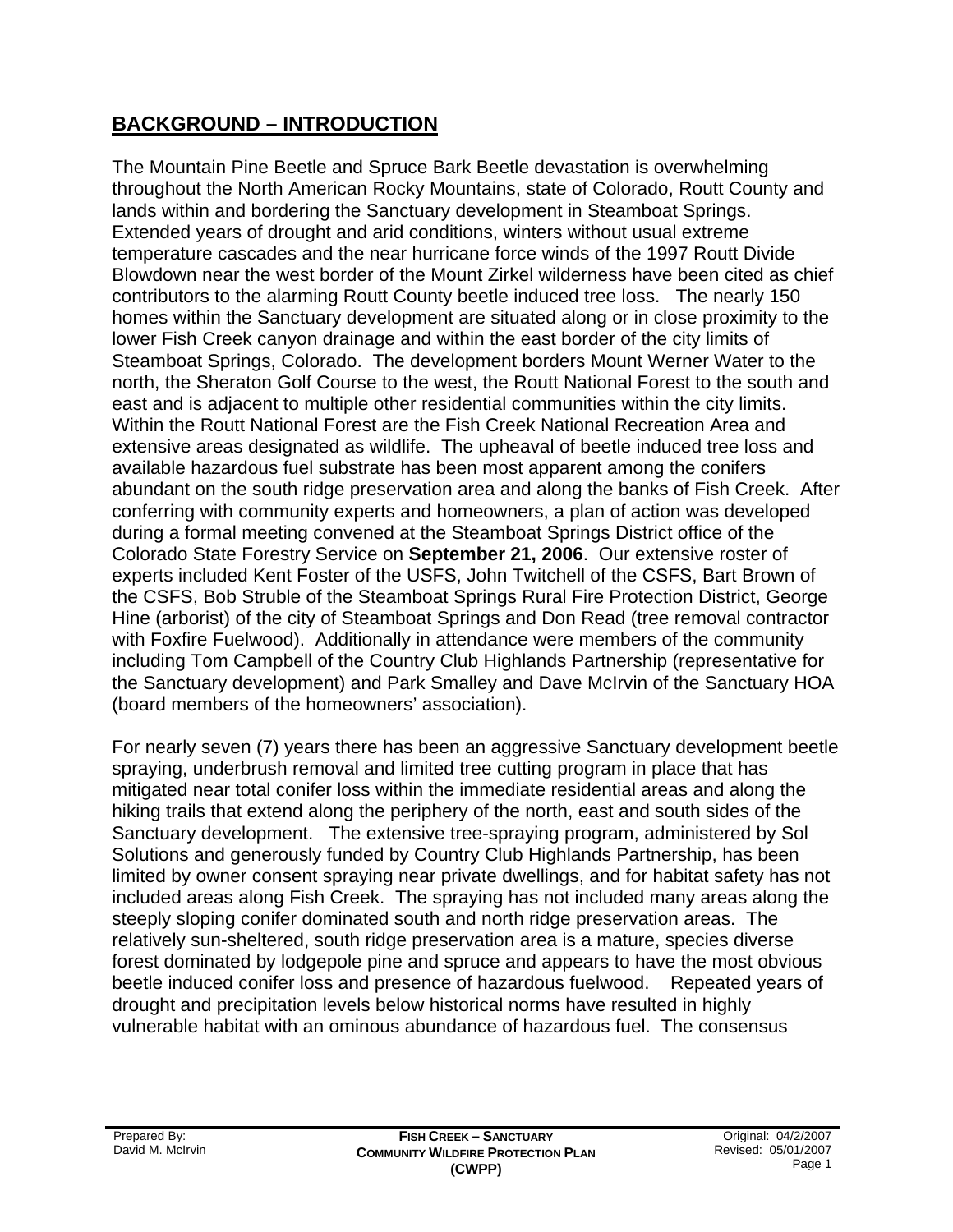amongst our experts is that, given the ample substrate of fuels, the fire hazard is and will remain high for an extended period of years or even decades. This is particularly overt on the south ridge preservation area and also on the wind and very sun exposed north ridge preservation area, which is dominated by high-density scrub oak. Seasonal alpine thunderstorms, high levels of bicycle and pedestrian trail use during spring and summer, occasional unauthorized campfires and the ongoing residential building activity within the area all have potential to increase wildfire risk. The combination of increased fire hazard and risk have the potential to result in a wildland fire in this interface setting and could result in loss of property, human life or both. Imperatively, implementing actions can reduce both fire hazard and risk. To be truly effective, treatment and fire mitigation must be considered a very long-term endeavor.

As demonstrated in numerous other communities, an effective action plan must include establishing a Community Wildfire Protection Plan (CWPP). The Healthy Forest Restoration Act (HFRA) of 2003 directs federal agencies to collaborate with communities in developing hazardous fuel reduction projects and in the prioritization of treatment areas as outlined by the community's CWPP. The CWPP identifies strategies and directs specific tactics for reducing available wildfire fuels and optimizes fire fighting response resources while improving overall forest health, which in turn reduces wildfire fuels.

The completed CWPP will evolve and mature to address community wildfire response, hazard mitigation, community preparedness and structure protection, and will provide an obligatory vehicle for optimizing agency funding efficiency. Hazard mitigation is key though in the event of catastrophic wildfire or megafire, a streamlined response may save lives, alleviate injuries, property loss and devastation.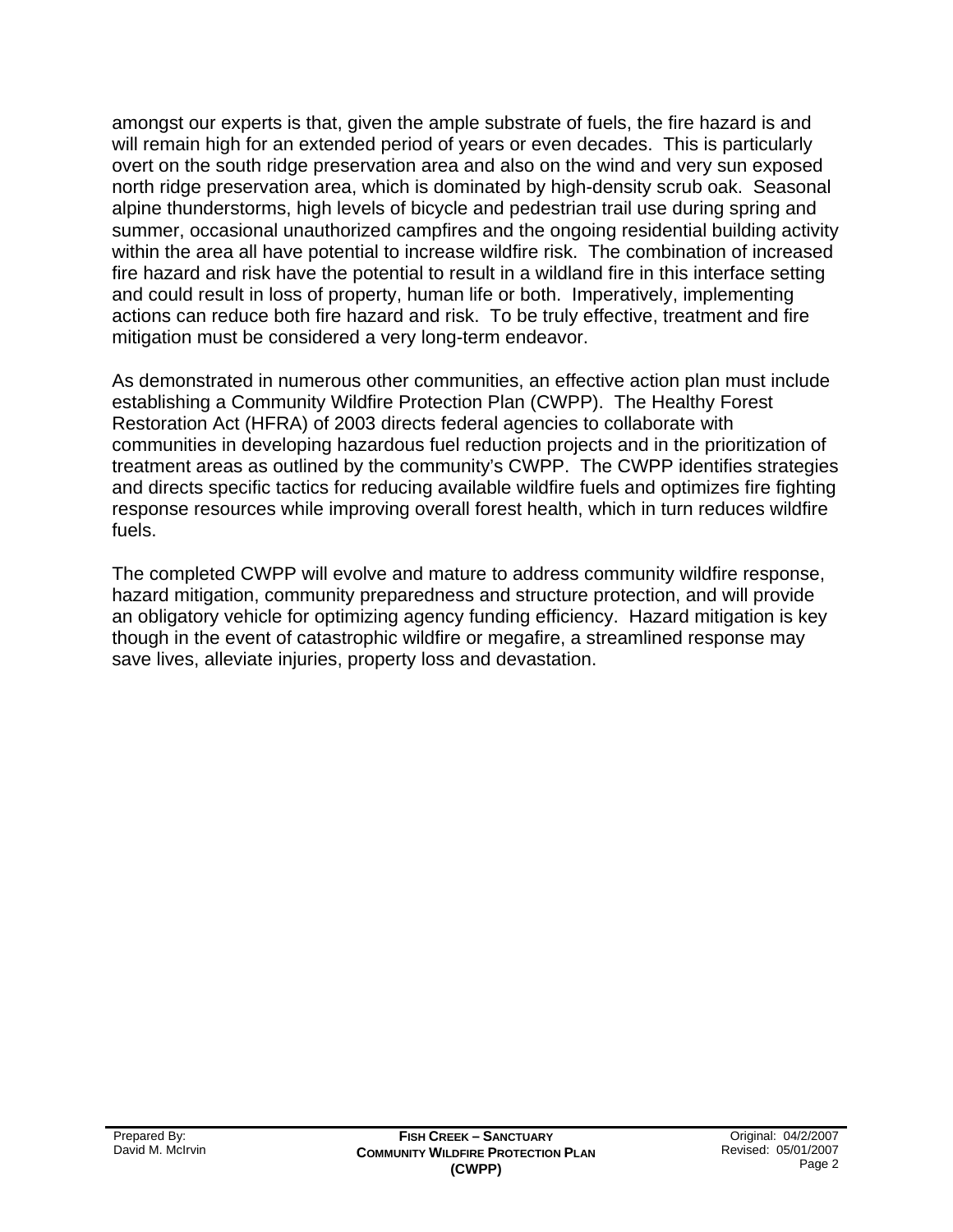# **OBJECTIVES FOR THE FISH CREEK – SANCTUARY CWPP**

- $\triangleright$  Engage in comprehensive forest planning and prioritization.
- $\triangleright$  Provide a mechanism for federal agencies to respond effectively to community priorities.
- $\triangleright$  Facilitate community forums with ongoing open dialogue regarding management modalities and options.
- $\triangleright$  Provide maximum flexibility for members of the community to determine the substance, direction and detail of their plans.
- $\triangleright$  Merge expectations, goals and objectives of the community and landowners into a coherent and attainable plan to reduce wildfire risk.
- $\triangleright$  Coordinate strategies with the currently available excellent fire protection personnel from multiple sources and agencies across property boundaries.
- $\triangleright$  Coordinate funding from multiple sources to achieve realistic and enduring results.
- $\triangleright$  Achieve one hundred per cent participation in the Sanctuary homeowner conifer tree spraying for those "at significant risk" trees.
- $\triangleright$  Preserve the health and beauty of the community viewshed and watershed while simultaneously reducing wildfire risk.
- $\triangleright$  Establish a desirable, high standard, dynamic CWPP to serve as a model for nearby communities who may consider developing a CWPP.
- $\triangleright$  Have a representative of the CWPP represent and continuing participation in the monthly Bark Beetle Task Force Meeting at the District Office of the Colorado State Forest Service.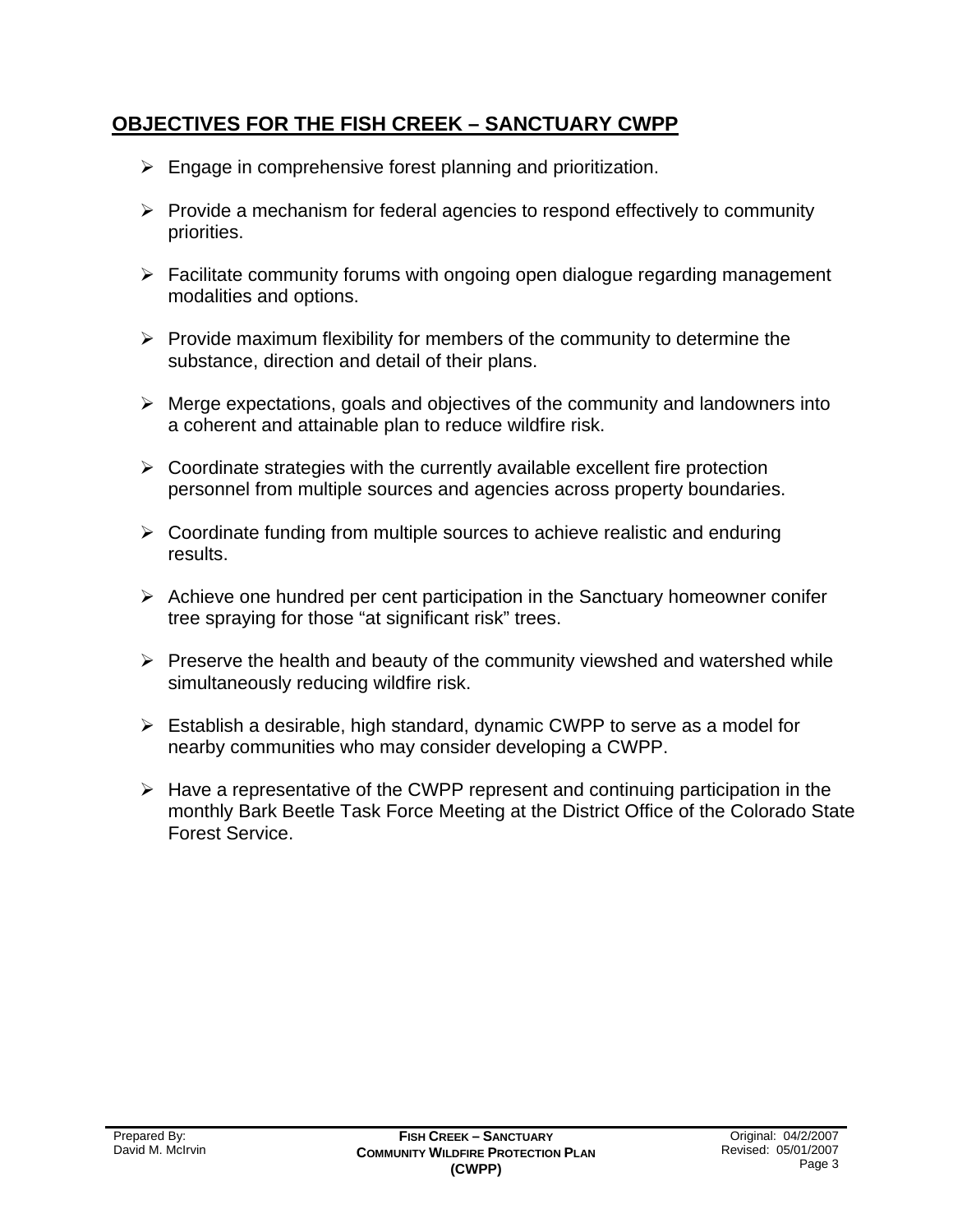# **DEVELOPMENT OF THE PLAN**

Multiple federal organizations and agencies have collaborated most successfully to develop the widely cited August 2005 "Preparing a Community Wildfire Protection Plan: A Handbook for Wildland-Urban Interface Communities."

# STEP 1 – CONVENE A DECISION-MAKING CORE GROUP

At the request of the Sanctuary development homeowners association, wildfire-forestry experts from multiple agencies and community leaders convened for a round table discussion at the Steamboat Springs office of the USFS on September 21, 2006. Key in the discussion was the increasing regional high wildfire hazard, the need to establish a CWPP and to engage nearby community partners and neighbors in a common goal. The scope of the CWPP may well include the City of Steamboat Springs, Routt County, Steamboat Springs Ski Corporation, Mount Werner Water District, Steamboat Springs Ski Touring Center, Sheraton Golf Course as well as the Elkins Meadow, Mountain View Estates, Fairway Estates, Ranch at Steamboat, Burgess Creek development as well as others within the area though not currently familiar to the author at this time.

A review of the **9/21/2006** informational meeting and discussion with input from the other Sanctuary HOA board members took place on **9/22/2006**. That same day, Tom Campbell representing Country Club Highlands Partnership, Jeff Crochiere of Sol Solutions and Dave McIrvin of the Sanctuary HOA viewed some of the most highly affected areas along the south ridge preservation area. This resulted in some additional "re-spraying" of some highly at risk trees previously sprayed in June 2006 along the hiking trail later that fall.

Information from the **9/21/2006** meeting at the Steamboat Springs office of USFS, the high risk for wildfire and the preliminary plan for the Fish Creek-Sanctuary CWPP was formally presented to homeowners attending the annual Sanctuary homeowners association meeting **October 5, 2006** by Kent Foster of USFS, Tom Campbell and Dave McIrvin. The recruitment of other interested homeowner volunteers for development of the Fish Creek-Sanctuary CWPP included Mary and Jim Darcy, Gary Hay, John and Patty Kerst, Bill Neff and Jerry Schmidt.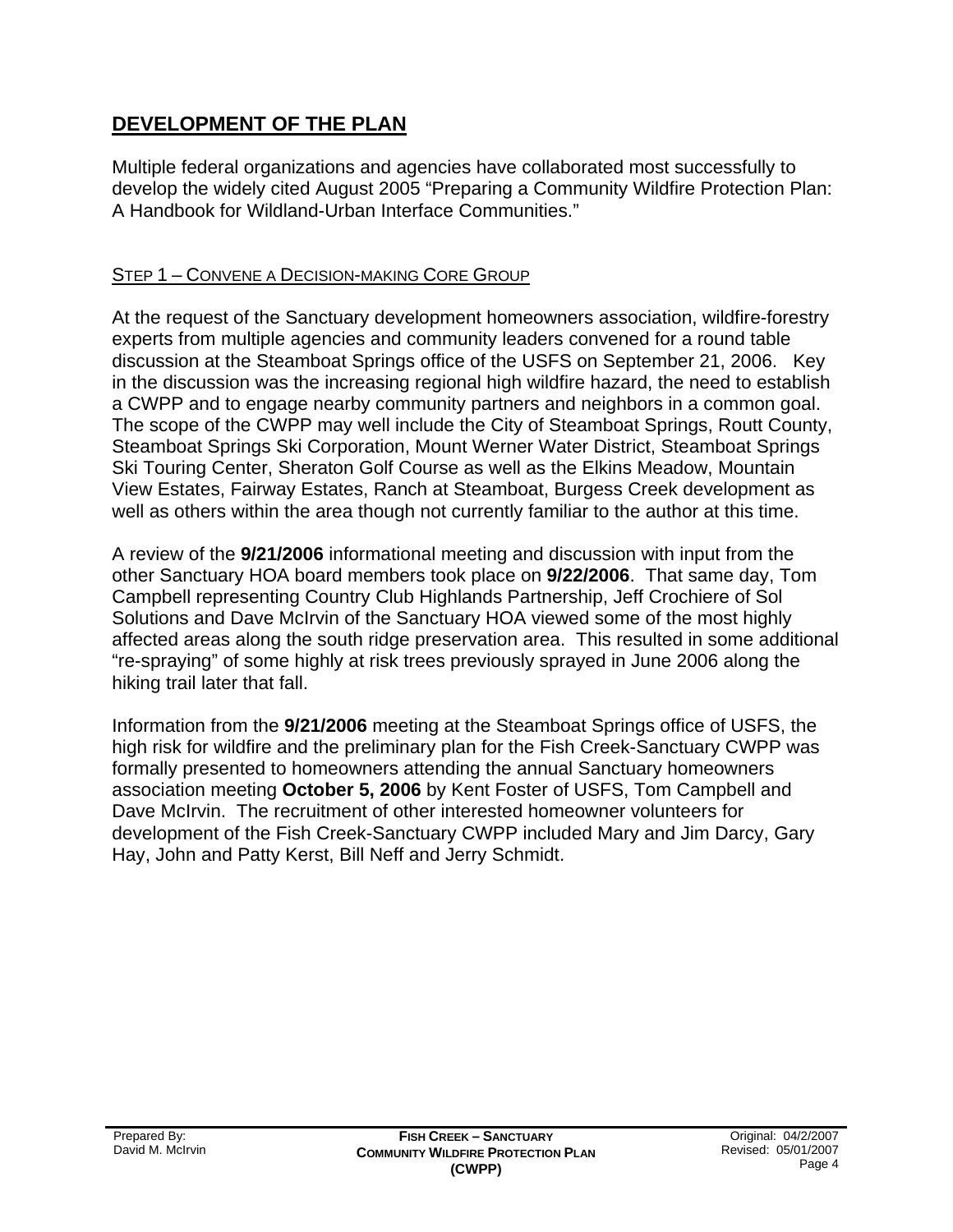### STEP 2 – FEDERAL, COLORADO STATE AND LOCAL AGENCY PARTICIPATION

Attendees at the **9/21/2006** meeting at the Steamboat Springs office of the USFS included:

- ¾ Kent Foster, USFS (FMO, forester)
- ¾ John Twitchell, CSFS (forester)
- ¾ Bart Brown, CSFS (forester)
- ¾ George Hine, city of Steamboat Springs (arborist)
- ¾ Bob Struble, Steamboat Springs Rural Fire Protection District (firefighter)
- ¾ Don Read, Foxfire Fuelwood-Oak Creek, CO (contractor)
- ¾ Tom Campbell, representative for Country Club Highlands Partnership/developer Martin Hart.
- ¾ Park Smalley, homeowner / vice president of the board Sanctuary Homeowners Association
- ¾ Dave McIrvin, homeowner /secretary of the board Sanctuary Homeowners Association.

Attendees at the first CWPP development meeting on **12/01/06** at the Steamboat Springs office of the USFS included:

- ¾ Kent Foster, USFS
- ¾ John Twitchell, CSFS
- $\triangleright$  Bill Neff, Sanctuary homeowner
- ¾ Gary Hay, Sanctuary homeowner
- ¾ Jerry Schmidt, Sanctuary homeowner
- $\triangleright$  Jim Darcy, Sanctuary homeowner
- ¾ Dave McIrvin, Sanctuary homeowner and HOA board member

We discussed the need for a functioning CWPP, the detailed CWPP step process and discussed strategies of increasing public and homeowner safety including tactics such as creating shaded fuel breaks, creating more defensible space, removal of ladder fuels and plans for the next CWPP development meeting. John Twitchell emphasized that the CWPP goals and priorities must be developed by the homeowner members. An extensive discussion ensued on when to invite additional CWPP members to the current core group. The majority of development members felt that a smaller, more focused core group would be more likely to achieve rapid success with some initial hallmark projects in the spring and summer of 2007. Additional partners would be asked to formally participate in future meetings once the CWPP was near completion.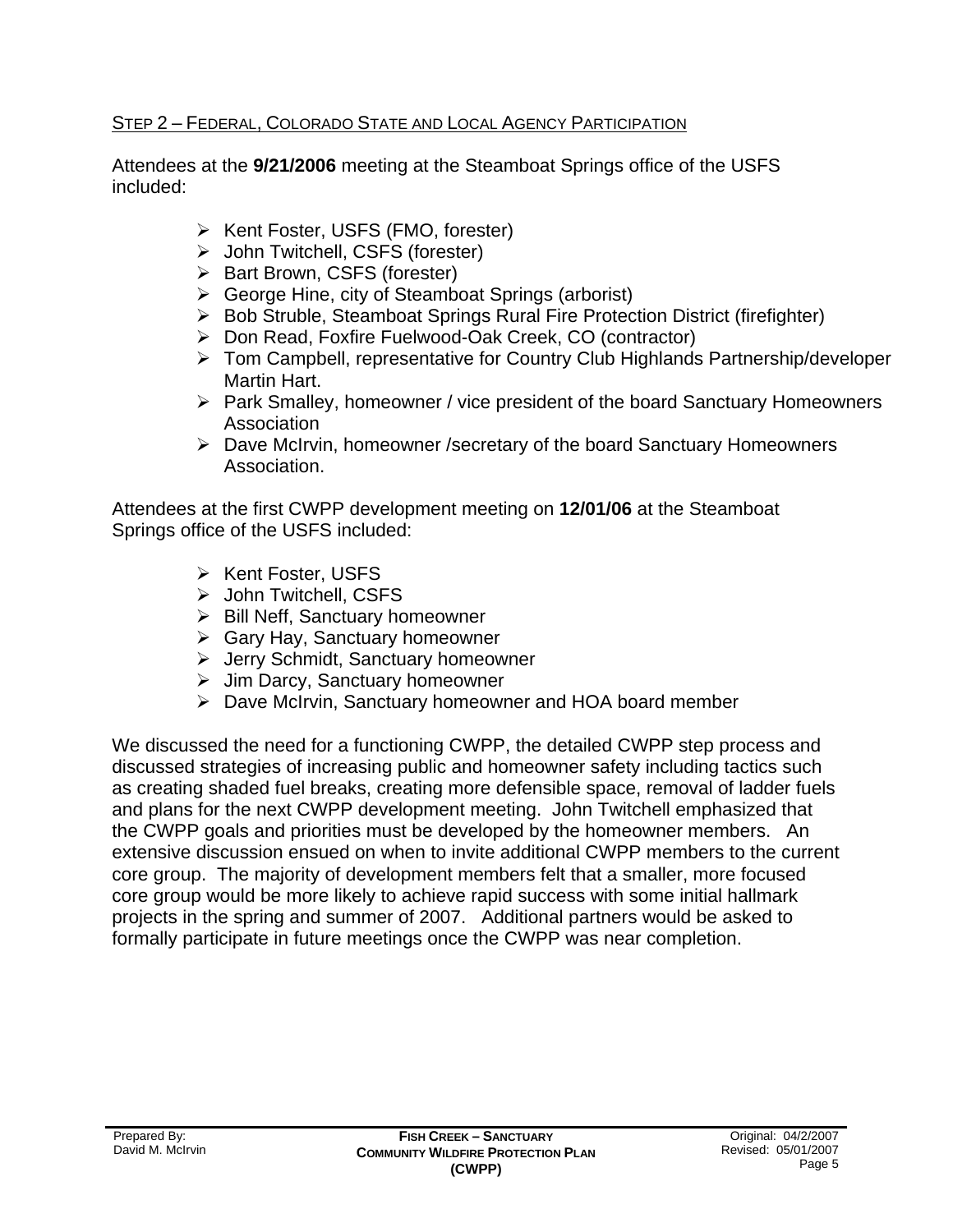Attendees at the **1/05/07** CWPP development meeting at the Steamboat Springs office of the USFS included:

- ¾ John Twitchell, CSFS
- ¾ Mark Cahur, USFS
- $\triangleright$  Bill Neff, Sanctuary homeowner
- $\triangleright$  Gary Hay, Sanctuary homeowner
- ¾ Jerry Schmidt, Sanctuary homeowner
- ¾ Jim Darcy, Sanctuary homeowner
- ¾ John Kerst, Sanctuary homeowner
- ¾ Dave McIrvin, Sanctuary homeowner and HOA board member

At this forum with help of John Twitchell (CSFS), Mark Cahur (USFS) and some forest service maps we constructed our "work in progress WUI". With some additional maps we plan to finalize the drawing of the WUI at our 2/02/07 meeting. We also discussed preliminary work involved for steps 5 and 6 of the CWPP.

Attendees at the **2/02/07** CWPP development meeting at the Steamboat Springs office of the USFS included:

- ¾ Kent Foster, USFS
- ¾ John Twitchell, CSFS
- ¾ Bob Struble, SSRFPD
- ¾ Dave McIrvin, Sanctuary homeowner and HOA board member

Discussed at this meeting was a revised WUI based on natural landmarks, ridgelines and man made structures and streets. The WUI currently approximates 4000 acres though our final WUI map will have a grid to have this more accurately determined. Kent and John reported on some updates from the last Beetle task force meeting for area officials earlier in the week. There appear to be areas throughout the region but especially up on the ski mountain that has such devastation they are more accurately considered to be "in salvage mode". There have been some clusters of Douglas Fir beetle loss along the steep canyon just east of Mt. Werner Water and north of Fish Creek as well as other locations in Routt County. This relatively new minor player to area has added to the mix of already troublesome conifer loss throughout the county. Dave McIrvin was able to ask fire protection questions specific to our area and sought important advice from Bob Struble. Importantly, there appears to be some "matching" state agency funds available in spring of 2007 for some small collaborative projects such as the junction of the Sanctuary south ridge preservation area behind lots 66 and 67 and the adjoining USFS lands. In an unrelated though important development, the plans have been finalized for the construction of the Mt. Werner water tank east of Burgess Creek development and construction will take place during the summer of this 2007. Some future, collaborative, fire mitigation projects could tie in with the water tank development and the Fish Creek-Sanctuary CWPP.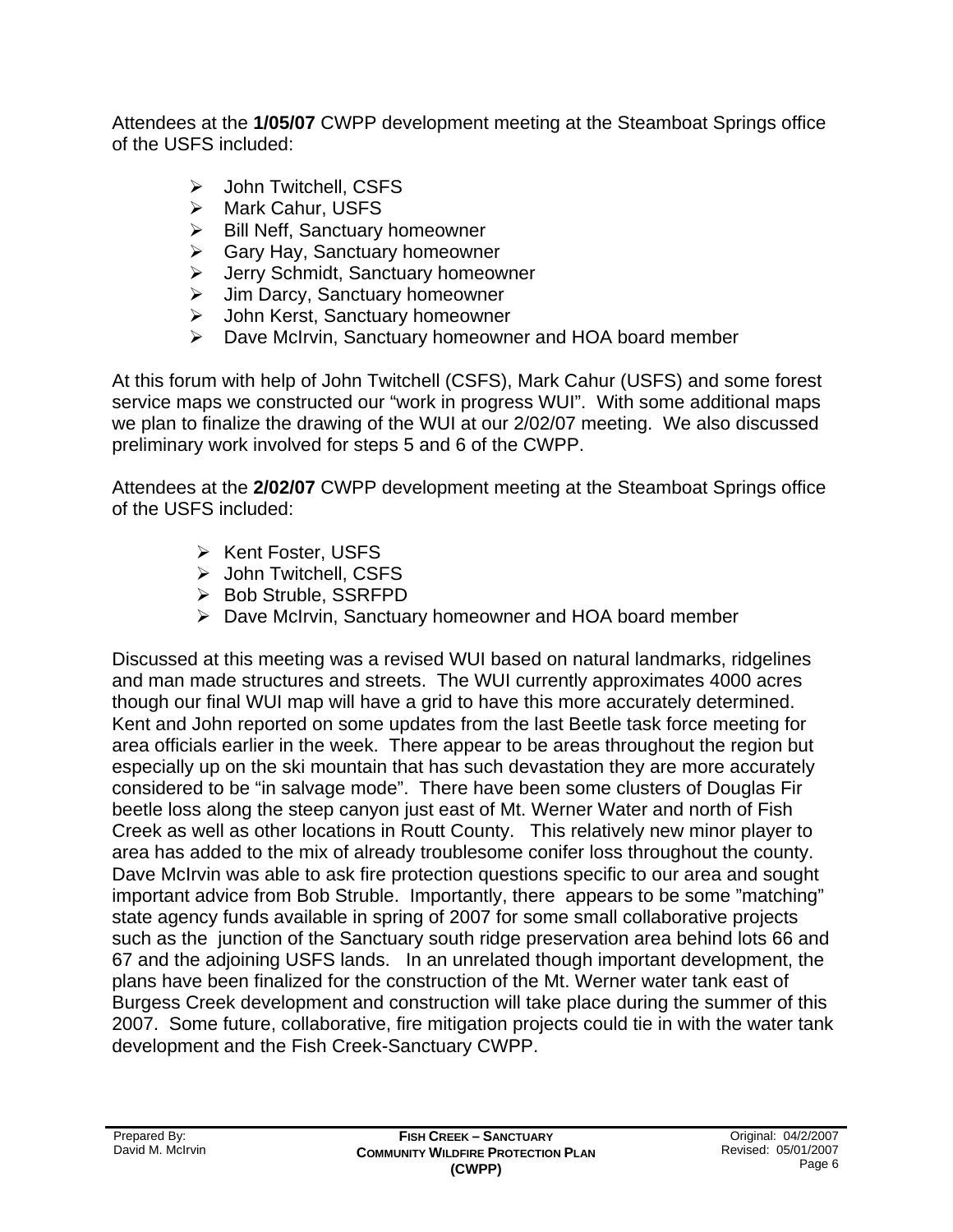Attendees at the **3/16/07** CWPP development meeting at the Steamboat Springs office of the USFS included:

- ¾ Kent Foster, USFS
- ¾ John Twitchell, CSFS
- ¾ John Kerst, Sanctuary homeowner
- ¾ Dave McIrvin, Sanctuary homeowner and HOA board member

Discussion at the **3/16/07** meeting included further modifications needed, particularly on step 6 of the CWPP, location of underbrush removal concentration, the nearly completed WUI map, the proposed collaborative (via the "Good Neighbor Agreement") project along the south ridge preservation area of Sanctuary taking place this summer, the mid April departure of Kent Foster from the Fire Management Officer to recreation and the **4/18/2007** deadline for the CSFS grant application. This proposed collaborative project would take place on this targeted area located on both USFS and private lands and would be funded by Colorado State grant and matching private funds from the Sanctuary.

# STEP 3 – ENGAGE INTERESTED PARTIES

Though the scope of the CWPP remains limited due to its inherent "non-binding" nature, we feel strongly that additional participants should be invited to this important community opportunity. Potential CWPP participants may include but are not limited to the Steamboat Springs Rural Fire Protection District, USFS, CSFS, Mount Werner Water and Sanitation District, City of Steamboat Springs, Steamboat Ski Touring Center, Sheraton Golf Course, Steamboat Ski Area, Yampa Valley Electric Association, Atmos Energy, Ranch at Steamboat Condominiums and adjoining developments such as Elkins Meadow, Fairway Meadows, Mountain View Estates, Burgess Creek as well as others though not currently familiar to the author at this time.

Preliminary contact has been made with Bill Davis, president of the Fairway Meadows HOA, Paul Franklin the developer of Elkins Meadows and Jay Gallagher of Mt. Werner Water and Sanitation District. Informally, representatives at Burgess Creek, Sheraton golf course and Steamboat Ski Area are aware of the existence of Fish Creek-Sanctuary CWPP development group. Additional partners will be contacted and invited to participate in this maturing and ongoing community forum in the fall or winter of 2007.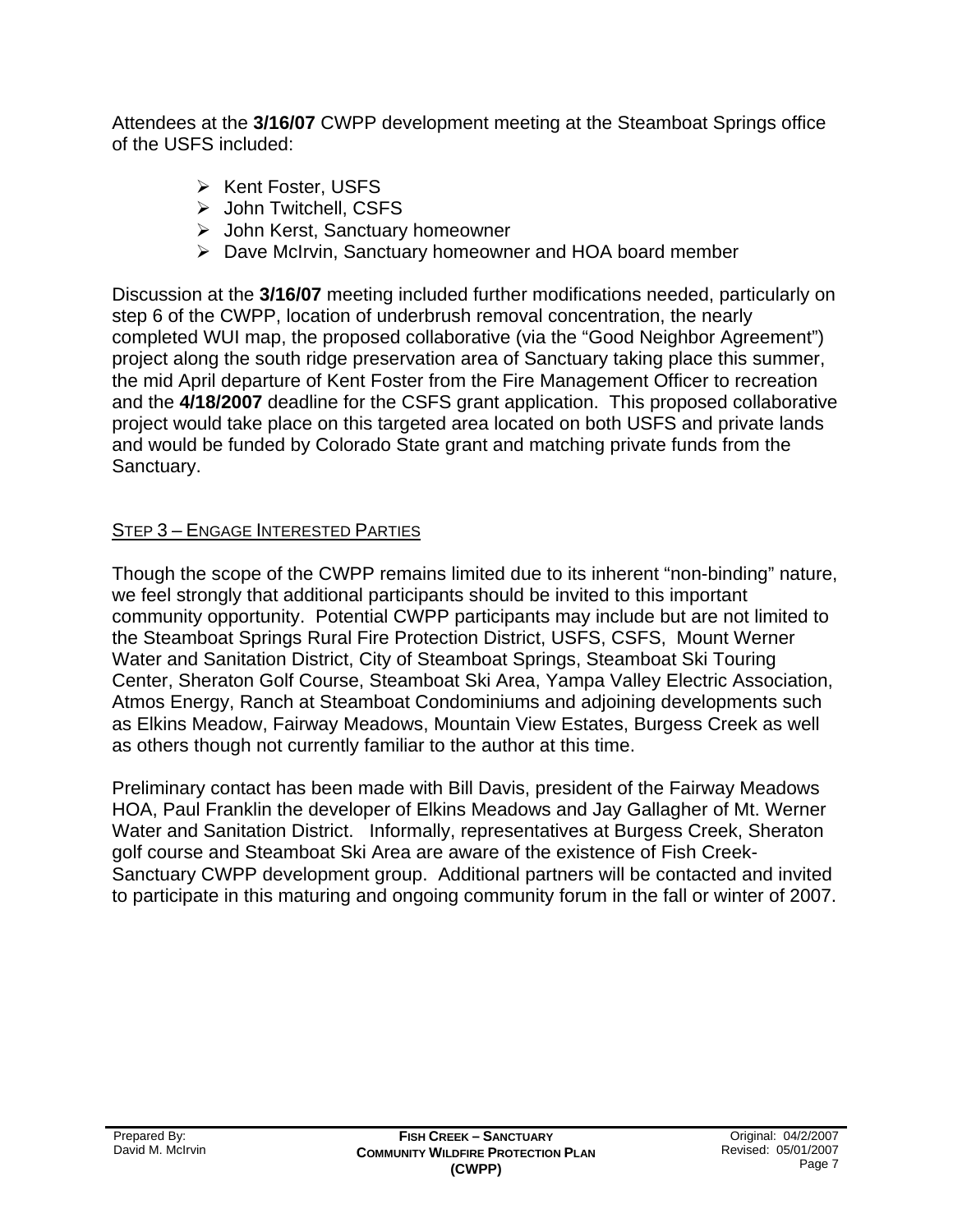#### STEP 4 – WORKING MAP OF THE COMMUNITY AT RISK

At our **12/01/06** meeting, Kent Foster provided a satellite map of the canyon and the adjacent areas. Based on unprofessional though common citizen values and fire fighting technical concerns we constructed our "in progress" WUI with help of Mark Cahur and John Twitchell. On **2/02/07** the WUI was further amended with additional aerial mapping based on geographic terrain, roads, ridgelines and defensible space.

On Forest Service lands, the different Management Area (MA) allocations from the Routt National Forest Land and Resource Management Plan (Forest Plan) were overlaid to identify the type of management activities that the USFS is permitted to perform on USFS lands to address the needs of the CWPP. This WUI map was finalized on **3/9/07** and is located at the end of the text.

#### STEP 5 – COMMUNITY RISK ASSESSMENT – LOCAL WILDFIRE RESPONSE CAPABILITY, FUEL HAZARDS, RISKS OF WILDFIRE OCCURRENCE, AT-RISK HOMES, BUSINESSES AND OTHER ESTABLISHMENTS AT RISK

Widespread community participation is essential substrate for a viable, inclusive and functional CWPP. Fortunately, Routt County and particularly the city of Steamboat Springs possess a high level of expertise with regard to wildfire prevention, knowledge and personnel. We feel most fortunate to have active participation and enthusiastic counsel in the development of our Fish Creek-Sanctuary CWPP from Kent Foster (USFS), John Twitchell (CSFS), Mark Cahur (USFS) and Bob Struble (Steamboat Springs Rural Fire Protection District). Dave McIrvin attended the 3**/1/07** Bark Beetle Task Force Meeting and met with additional members of the FireWise community.

In the expert opinion of members representing multiple agencies, the risk of Mountain Pine Beetle and less so the Spruce Bark Beetle conifer loss and the resulting increased wildfire risk for our area will surely continue. For many years the Steamboat Ski Area and the USFS have been collaborating to reduce the widespread mortality of conifers on the ski area using several tactics. In spite of this hardened effort some of these targeted areas are turning into salvage operations due to the mortality of some large lodgepole pine stands. In Routt County and in another area within the WUI, the fire hazard is increasing in pockets of Douglas Fir mortality. One location for this new activity exists just upstream from the land surrounding Mt. Werner Water and Sanitation District on the north side of Fish Creek.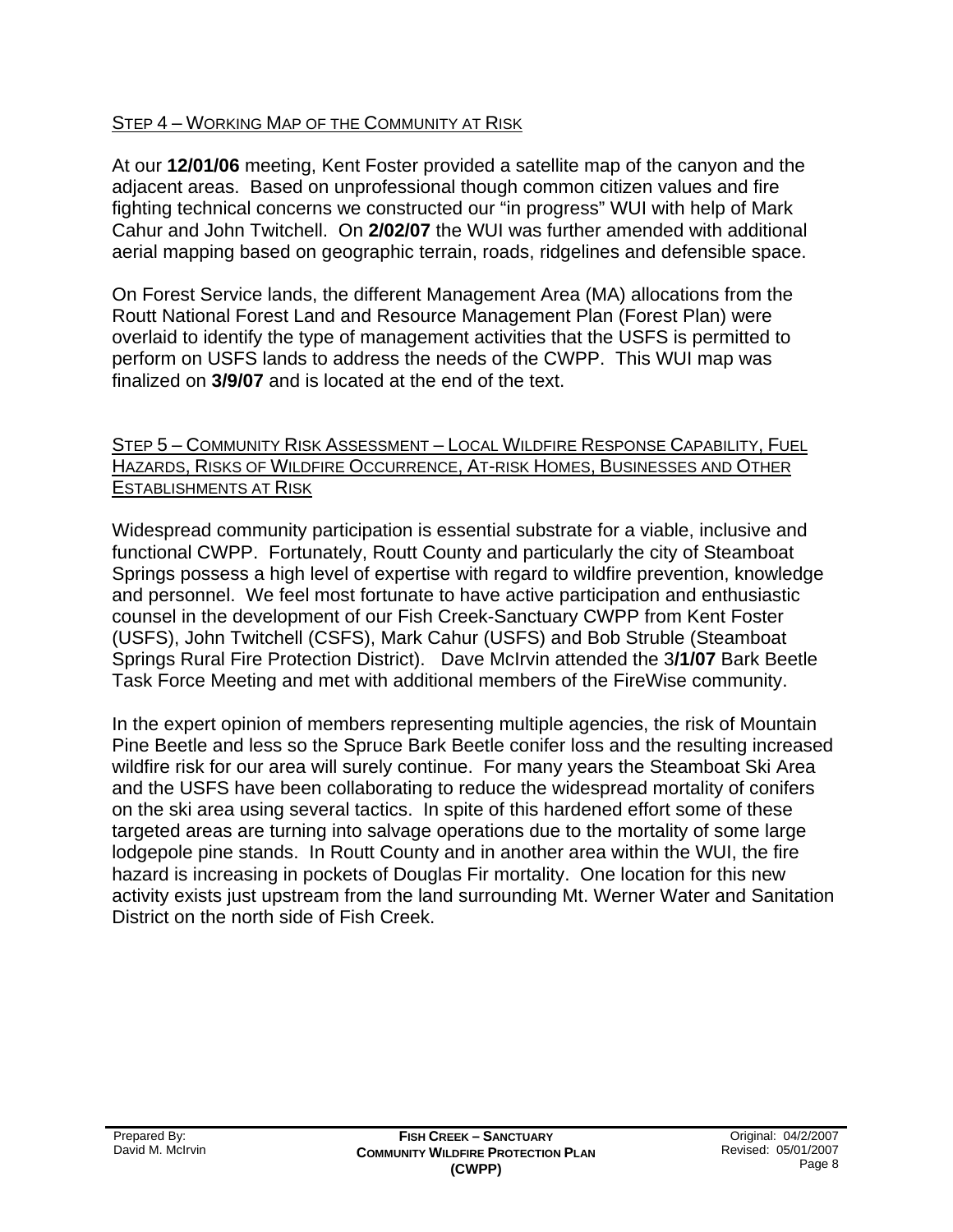Reduced existing snow pack, numerous consecutive years of subnormal precipitation, reduced numbers and duration of extreme winter temperatures, fewer spring and summer thunder storms, warmer summer peak temperatures throughout the southwest and heightening seasonal and year round inhabitant density and building are potential contributing wildfire risk factors surely not to improve. Seasonal wildfire risk may be successfully mitigated in spite of these adverse conditions.

 $\triangleright$  Fuel Hazards and Risk of Wildfire Occurrence

The lower Fish Creek canyon-Sanctuary development and adjacent wildlife areas represent an invaluable viewshed for the community at large and simultaneously is a high wildfire risk area in the epicenter of the WUI.

# $\triangleright$  Fuel Hazard

The two vegetation types that are of the greatest concern from a hazardous fuels standpoint are the dead and dying conifers and stands of Gambel Oak (scrub oak). The beetle conifer devastation is overt with widening clusters of hazardous fuel along the steep canyon mountainsides and the hundreds of pitch tube laden mature conifers infested with beetle larvae. These dead trees will ultimately fall to the forest floor, increasing the levels of surface fuels. The dangerous combination of increased surface and ladder fuels could augment fire intensities that surpass ground based capabilities.

Gambel Oak dominates the arid mountainsides facing toward the south and west within the lower Fish Creek canyon and beyond the WUI boundaries. Fire hazard in these stands increases as the stands grow older, due to increased biomass production and accumulation of ground litter. Fire intensity in these stands during times of high to extreme fire danger also has the potential to exceed firefighter capabilities of initial attack resources.

Gas tanks, utilities, vehicles, the increase in dwelling density and the number of flammable ancillary structures must additionally be considered as fuel type.

 $\triangleright$  Risk of Wildfire

Routt County and the area surrounding Steamboat Springs continue to be a recreation destination for tourists and part- time residents. The high concentration of day time human activity and motor vehicle density from inhabitants and visitors using the hiking-bicycle paths, USFS lands, the Fish Creek parking lots, Steamboat Ski area mountain biking and hiking trails accessed via the gondola, unauthorized camp fires, use of the Sheraton golf course with gasoline powered carts and a robust residential building environment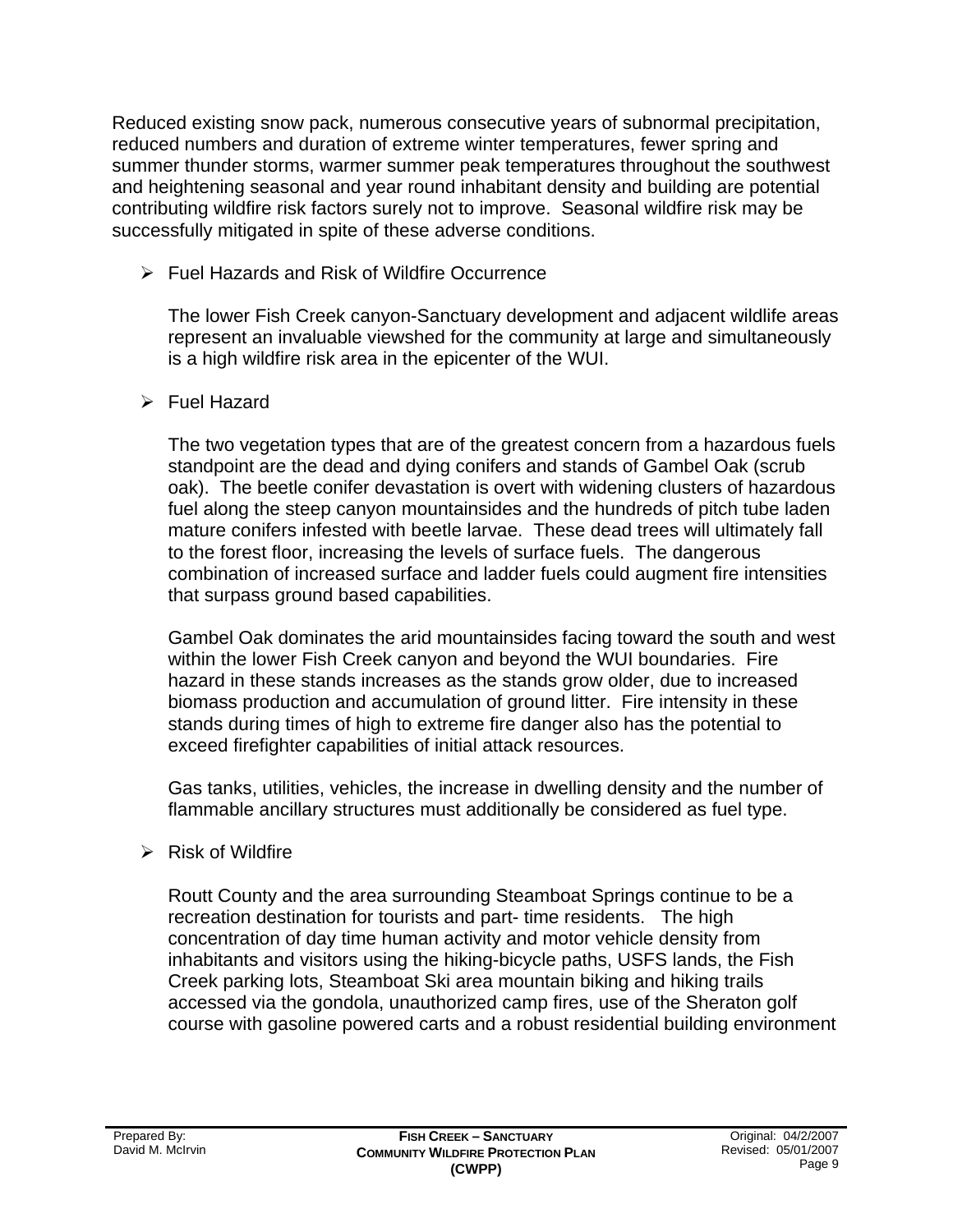coincide with the peak wildfire danger during the late spring, summer and early autumn months. The steepness of the mountainsides, often exceeding thirty per cent alone, represents a significant risk factor for impossible to control wildfire.

The Routt County climate is typical for the arid southwest and receives an abundance of thunderstorms that bring much needed spring and summer rainfall. Lightning remains a common sentinel event for many mountain wildfires, though historically lightning-ignited wildland fire within the CWPP area has been a rare historical event. The vast increase in fuel loading and the trend towards drier conditions may augment the risk.

Wildfire may originate from within or outside of the WUI though the summer prevailing winds arise primarily from the west and southwest. The continuing residential housing boom and the increasing population density within the urban growth boundary have the potential to increase human caused risk.

¾ Homes, Businesses, Water and Essential Infrastructure at Risk

There are 145 building parcels in the Sanctuary development. An estimate of the number of other homes within the WUI and business structures such as Mt. Werner Water, USFS buildings at Fish Creek Falls, Steamboat Ski Area and the Sheraton Golf Course will need to be established. Most of the structures and decks are constructed with wood products, though the majority of the roofs are shingled.

Preserving the Fish Creek watershed is invaluable. Fish Creek alone provides the sole water source for the majority of Steamboat Springs' residents, all of the families within the Sanctuary and nearly all people in the surrounding developments.

The majority of the residential home sites are within the city limits of Steamboat Springs. The fire hydrant locations are standard and accessibility during all seasons as well as routine maintenance and equipment checks are up to code. Map locations of the hydrants and fire risk status signage may improve community FireWise awareness.

Emergency water access within the WUI includes multiple sites along Fish Creek, the ponds at Elkins Meadow, the pond at Mt. Werner water and the ponds on the Sheraton Golf Course. Additional nearby sources of water include Stagecoach Lake, Lake Catamount, Yampa River, ponds at Haymaker Golf Course and Walton Pond.

A list of handicapped or special needs residents who may require additional assistance will be obtained.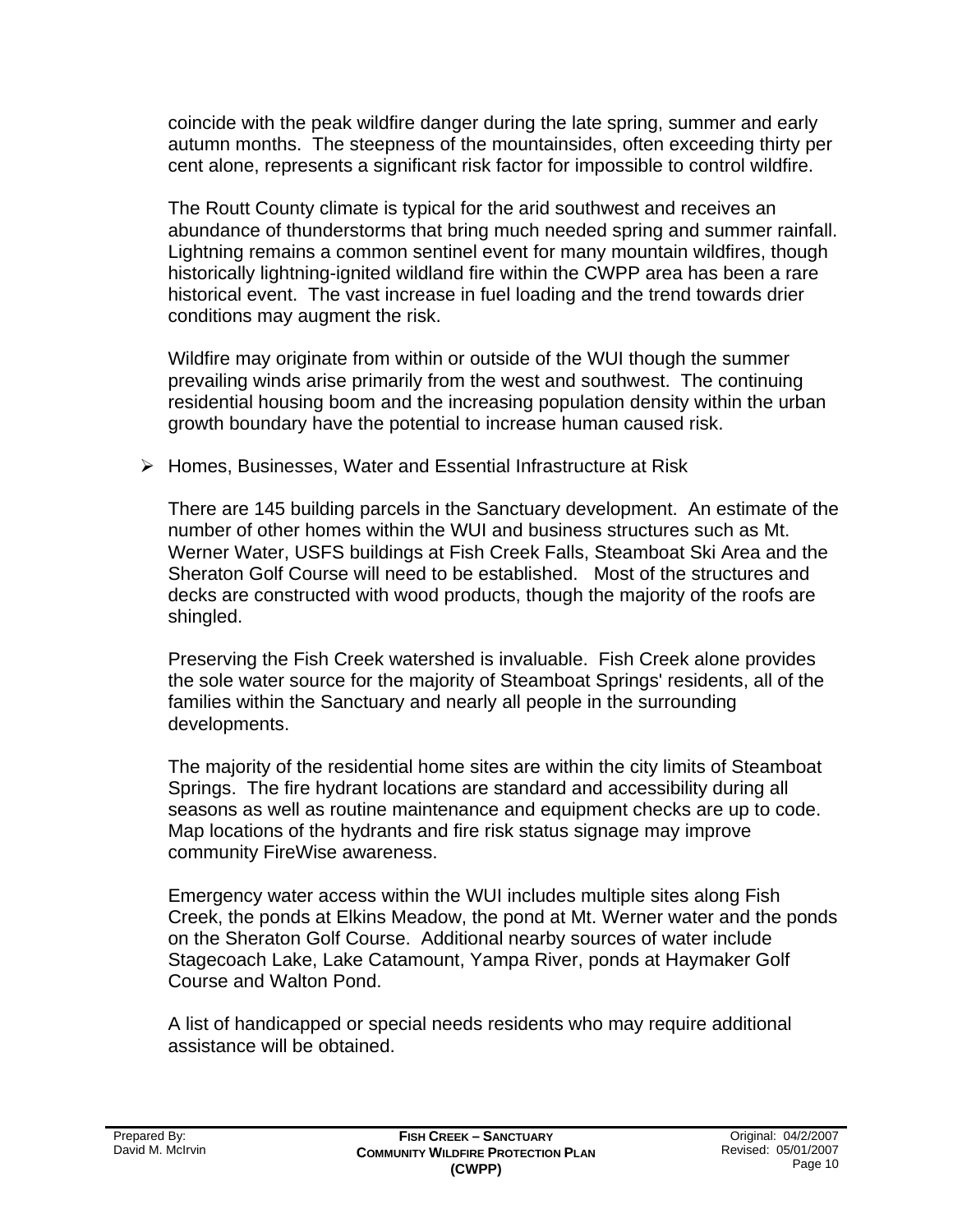¾ Roads, Driveways, Overpasses and Structures

The overwhelming majority of roads within the WUI are paved and well maintained by the city of Steamboat Springs and Routt County with satisfactory signage. All of the driveways within Sanctuary are paved as are the majority of driveways within the WUI. Unpaved roads and culverts will support emergency vehicles and equipment. The visibility of all house numbers may need to be ensured. The overpasses over Fish Creek are satisfactory for all emergency vehicles and there are two major thoroughfares via South Steamboat Boulevard and Fish Creek Falls Road. Satisfactory maintenance and the integrity of existing hiking trails and fire roads must be preserved for both egress and firefighter access.

Above the intersection with North Steamboat Boulevard, Fish Creek Falls Road represents a "one way in and out" thoroughfare for the residents as well as visitors to the ever popular Fish Creek Falls Recreation Area.

 $\triangleright$  Utilities

Nearly all of the telephone and power lines are tunneled below the ground with the sewer, cable television and natural gas. Notification, feedback and input from representatives of the Yampa Valley Electric Association and Atmos Energy are integral to the CWPP.

There are few if any above ground propane tanks in the residences outside of the city limits within the WUI.

 $\triangleright$  Livestock

There are a very limited number of livestock (mostly horses) within the WUI.

¾ Emergency Services

The fire fighting community at large and emergency services at nearby Yampa Valley Medical Center are excellent though may need to be augmented in coming years given the current population growth estimates.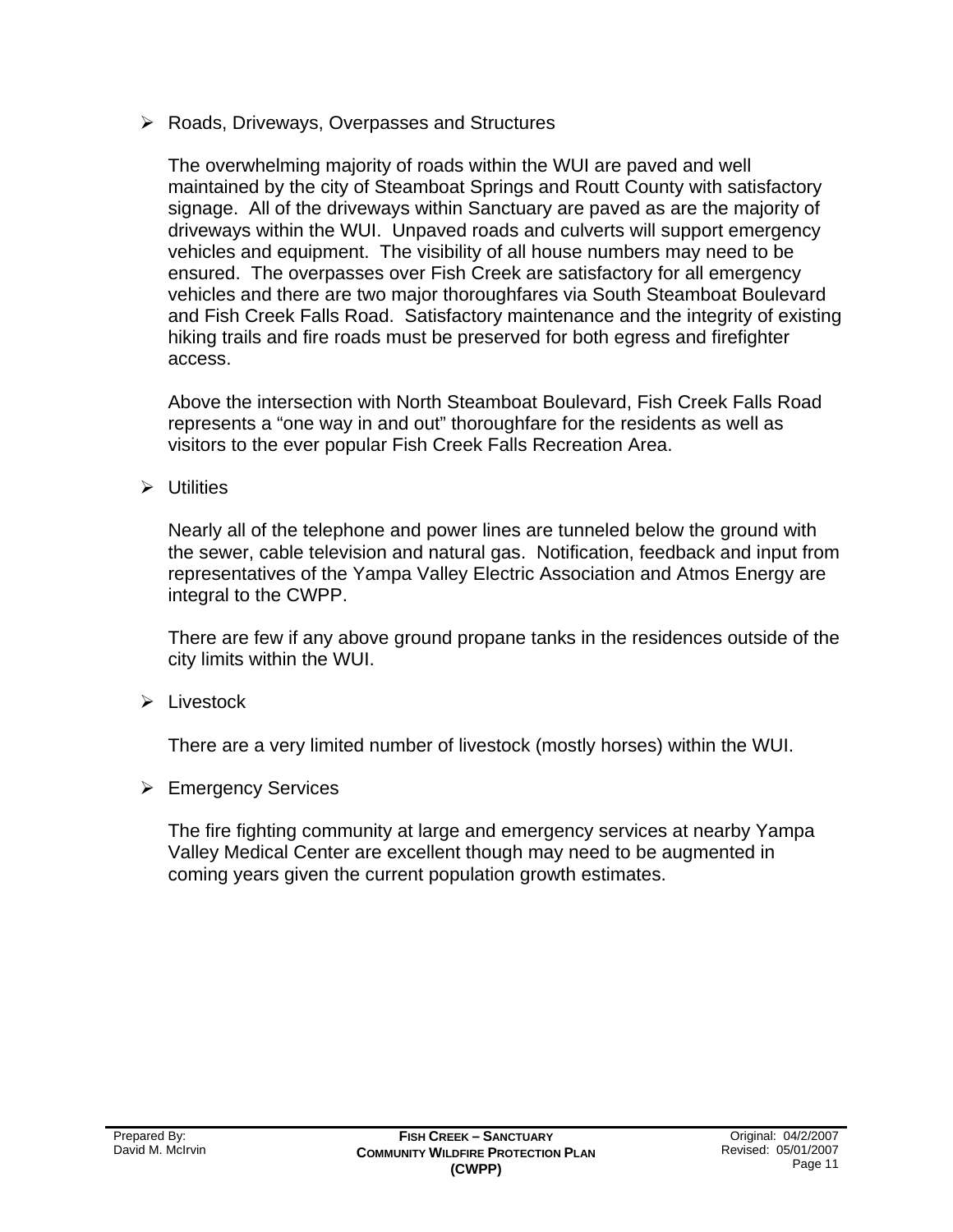#### $\triangleright$  Commercial Uses

A portion of the Steamboat Ski Area is located within the CWPP boundary. Mountain biking and hiking are the primary summertime activities on the ski mountain and are accessed from the gondola. Structures include the slope maintenance shop, outbuildings and ski lifts. Materials consistent with commercial operations (gas tanks, etc), and other storage buildings need to considered in these areas. The Steamboat Ski Area operates within permitted guidelines established by the USFS, which ensures safe operating standards.

A portion of the Sheraton Golf Course, clubhouse and outbuildings are located within the CWPP boundary.

The Ranch at Steamboat Condominiums is also located within the CWPP boundary.

#### STEP 6 – ESTABLISH COMMUNITY PRIORITIES AND RECOMMENDATIONS

# **EMERGENCY PREPAREDNESS**

### HIGHEST PRIORITY

 $\triangleright$  Project Number 1 – Reduce Human Caused Fire Risk

Place fire danger status signs (6) at optimal locations, such as the picnic area parking lot at the junction of Aspen Wood Lane and South Steamboat Boulevard, the trailhead at the end of Clearwater Trail at Mt. Werner Water, the trailhead at the cul-de-sac of Elkridge Court, the cul-de-sac of Aspen Wood Drive, the trailhead at the end of Forestview Court and Fish Creek Falls parking lot.

 $\triangleright$  Project Number 2 – Optimize Emergency Notification

Establish land line telephone, cellular phone and e-mail emergency notification registries that may be submitted to appropriate county authorities for expeditious "reverse 911" notification. Establish a special needs resident list for those needing additional aid during an evacuation. This list would be provided to several available homeowner resident volunteers who might be able to aid those in special need.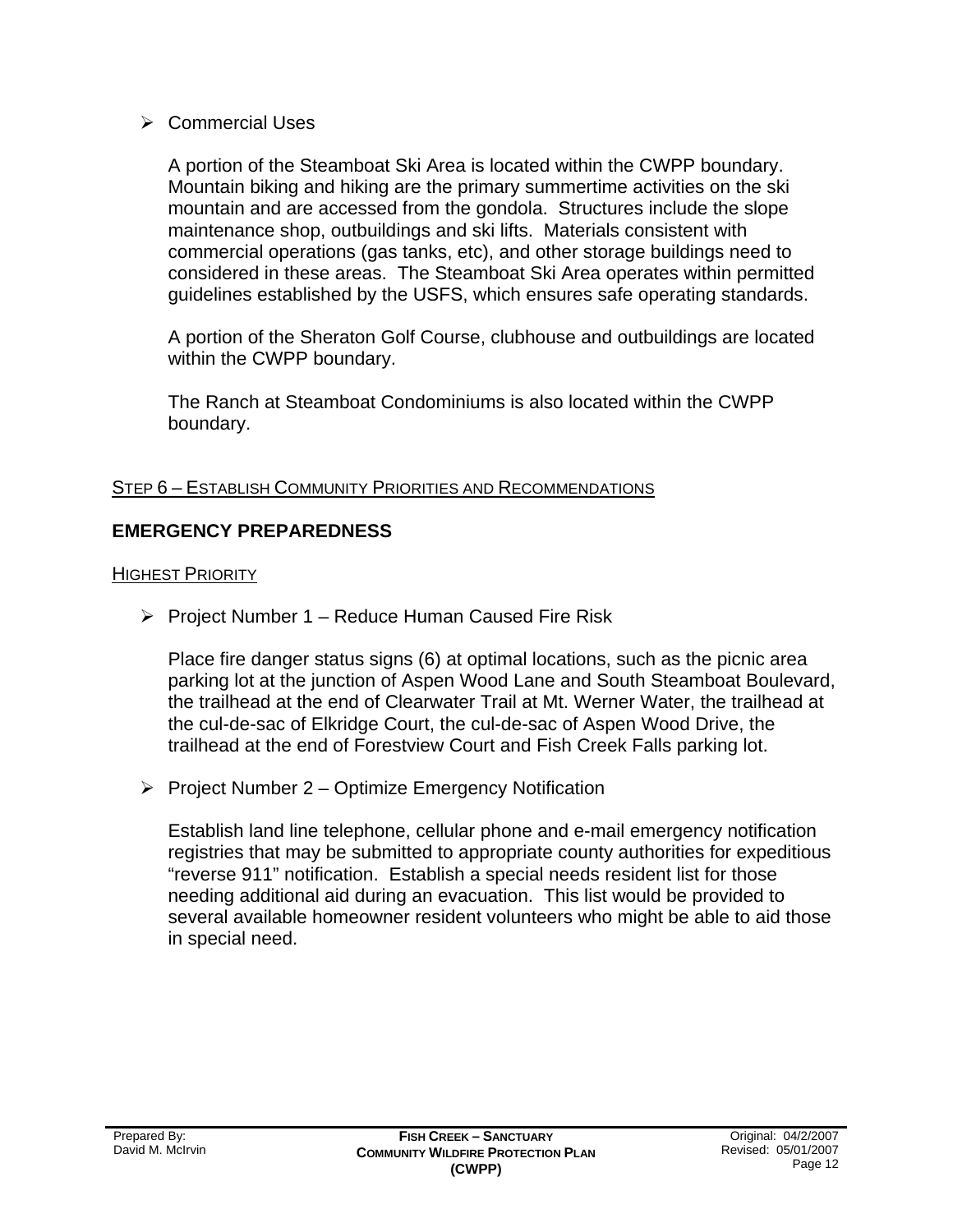$\triangleright$  Project Number 3 – Evacuation Plan

The primary key to success is fire hazard mitigation though simultaneously the CWPP must provide contingencies for the worst case scenario. That said, we will plan with local fire, police, sheriffs and emergency medical personnel to establish escape routes and a plan for expeditious evacuation and relocation sites.

#### MODERATE PRIORITY

Work with community experts and fire experts to establish an on-line FireWise reference syllabus for education on mountain beetle infestation, fire prevention, fire preparedness and in home fire prevention. This could be linked with the Colorado State Forest Service, city of Steamboat Springs and the Sanctuary HOA web site.

Maintain and augment current hiking trail and fire road access to be used as anchor points for fire equipment, vehicles and personnel access. Work with fire fighting personnel to find viable sites for helicopter landing sites and locations for helicopter water bucket "dip" access. Deepening some "dip" sites such as the pond at Mt. Werner Water to at least 3 to 4 feet may be necessary.

#### LOWER PRIORITY

Ensure highly visible house numbering on residences and encourage placement of emergency key lock boxes. We will obtain city and county map location of existing fire hydrants within the CWPP and to ensure fire equipment fitting compatibility amongst all involved fire fighting agencies.

# **EDUCATION/REDUCE STRUCTURAL IGNITEABILITY**

It is essential to promote FireWise concepts with continued removal of underbrush near dwellings within the Sanctuary development and encourage other partners within the WUI to participate in reducing wildfire risk.

#### HIGHEST PRIORITY

¾ Project Number 1

We will partner with community authorities to provide fire danger information, FireWise concepts and prevention to the residents via the HOA meetings and development web site.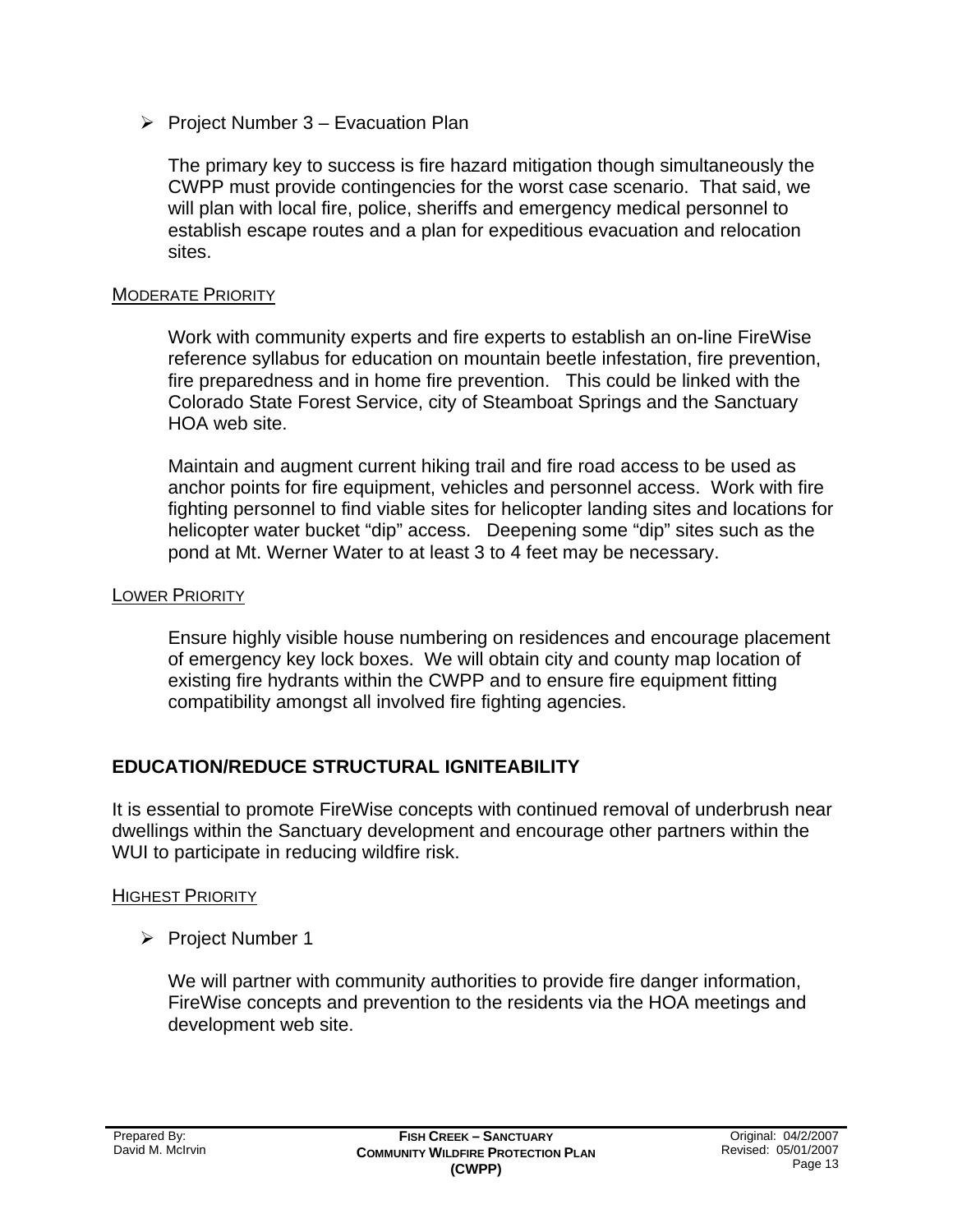#### MODERATE PRIORITY

¾ Project Number 2

Yearly we will provide ongoing FireWise concepts, updating information gained from participation in the Bark Beetle Task Force and new fire danger information to the residents via the Sanctuary development (www.steamboathoa.com) and city web sites.

¾ Project Number 3

Establish a basic checklist for resident evacuation. Advise and recommend residents and new homeowners of more fire resistant flora and integrate the Sanctuary Architectural Review Committee approval process with recommendations for more fire resistant roofing and siding materials. Encourage existing residents and owners ready to build dwellings to visit the city of Steamboat Springs web site (www.mapper.sbs.gov/net) for evaluation of their home fire rating risk.

#### LOWER PRIORITY

¾ Project Number 4

Inform contractors and subcontractors of the existence of the CWPP and if necessary help to monitor fire hazards at selected building sites.

¾ Project Number 5

Provide input and a community voice for proposed high density building projects within the CWPP by attending city planning and council meetings.

# **FUEL TREATMENT PROJECTS**

Our experts have voiced strong concern and the need for additional targeted shaded fire breaks, hazardous fuelwood and ladder fuel removal. Treatment strategies for specific areas also include expanded June conifer spraying, underbrush removal as well as ensuring trail maintenance and road access for fire fighting and emergency vehicles.

#### HIGHEST PRIORITY

Reduce ignitable underbrush and maintain defensible space near structures and on adjacent forest service grounds where hazardous fuels buildup will result in the inability to meet Forest Plan Standards for fire management (see Appendix on page 19).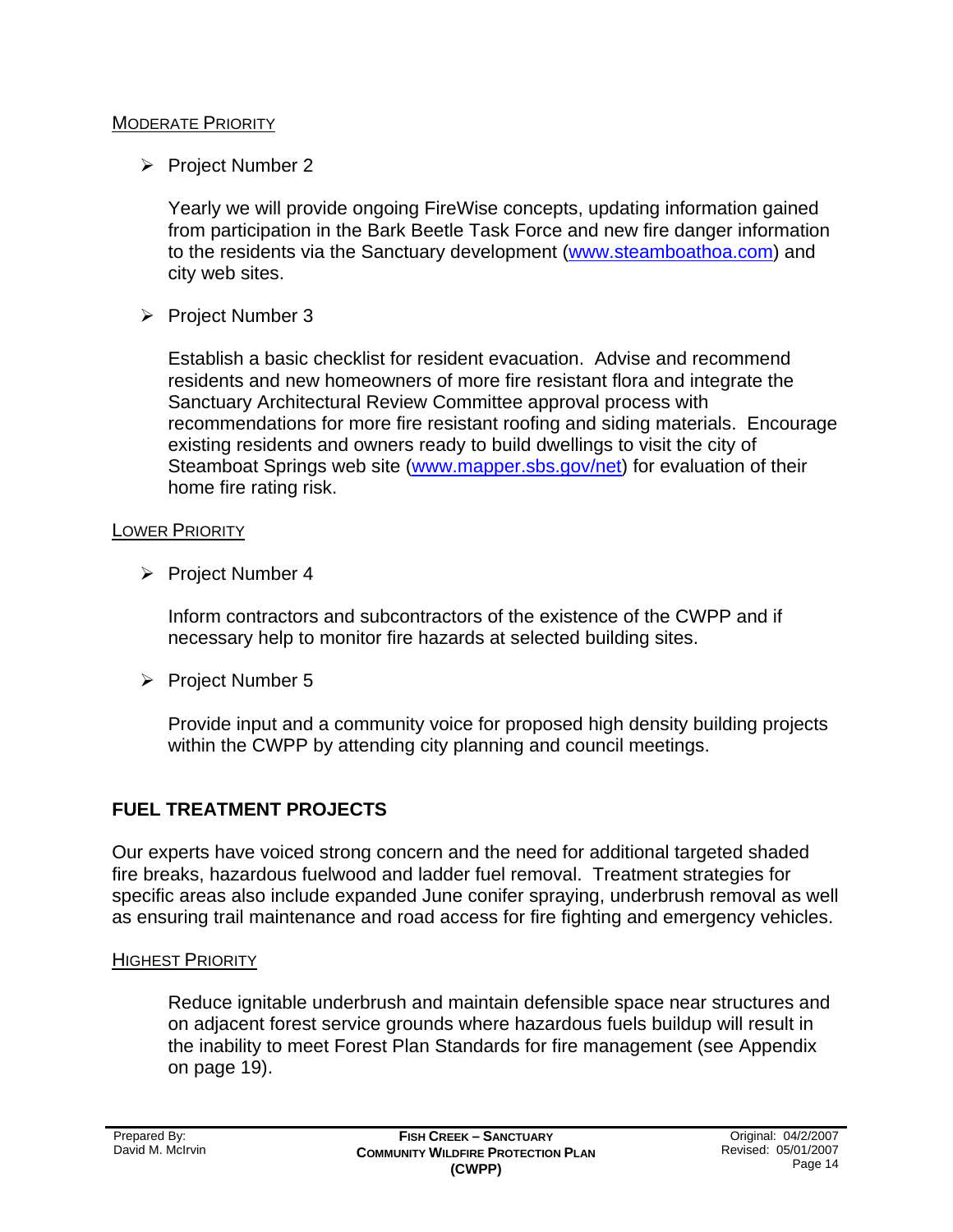### ¾ Project Number 1

A modest though key collaborative project involving the USFS, CSFS and the Sanctuary development will begin in Spring 2007. Integrally related and interested parties have identified ground zero as the junction of USFS lands (MA 7.1) and private land along the south ridge preservation area. The targeted area approximates 30-35 acres; 100 feet on both sides of the obliquely coursing hiking trail located south of Aspen Wood Drive and behind parcels 62 through 72 of the Sanctuary development. CSFS and accumulated private funds from the Sanctuary development will be used jointly to remove dangerous fuelwood and dying, beetle infested conifers at the interface of and including USFS (MA 7.1) and private lands. The expected duration of the project will be 1 to 2 weeks during the month of June 2007 and will require heavy equipment (i.e. Timco, skidder) for the larger timber removal. Access to the hiking trail will be via the cul de sac at the east end of Aspen Wood Drive and will require temporary weekday hiking trail closure.

### ¾ Project Number 2

Interested parties have identified a heavy concentration of conifer death, dangerous fuelwood and the emergence of the Douglas Fir beetle on USFS lands (areas MA 7.1 and 4.3) immediately east of the Mt. Werner Water District along the steep north facing canyon sides of Fish Creek. Fuelwood removal and replanting will mitigate Fish Creek erosion and preserve drinking water quality.

#### HIGHER PRIORITY

¾ Project Number 3

We will plant new conifer and deciduous trees before the removal of deceased trees along Fish Creek between the hiking trail and Clearwater Trail. Not only will this obviate Fish Creek bank erosion, it will preserve shaded areas for fish integrity and mitigate elevated water temperatures, thereby reducing algae formation. The remaining conifers along Fish Creek are at particularly elevated beetle risk since safety restrictions have precluded preventative spraying within 25 feet of a natural body of water.

Expand annual beetle tree spraying for those sentinel and salvageable trees at highest risk above the hiking trails on the south ridge preservation area, ridge areas, near structures and adjacent forest service grounds.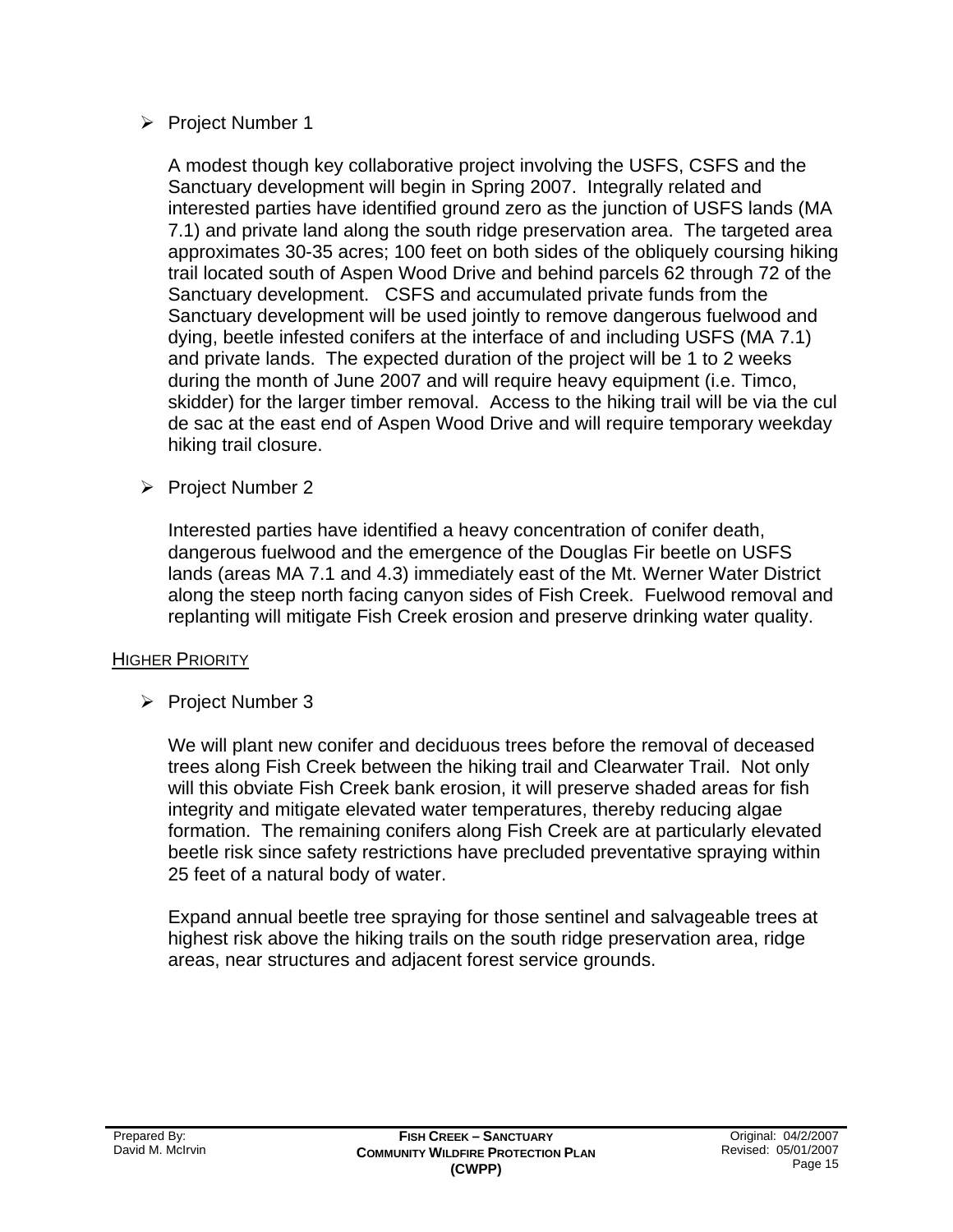#### MODERATE PRIORITY

 $\triangleright$  Project Number 4

Collaborate with the Western Area Power Authority (WAPA) to maintain defensible space to protect the power grid and ensure the flow of power. The WAPA transmission power line runs adjacent to the northern boundary of the CWPP.

¾ Project Number 5

Identify reasonable mechanical fuel reduction needs while maintaining and improving wildlife habitat opportunities in the Gambel Oak dominated north ridge preservation and ridge hiking trail between the Sanctuary and Elkins Meadow developments.

¾ Project Number 6

Maintain communication collaboration with the Steamboat Ski Area on the established and ongoing bark beetle management and fuels reduction program. In previous years the Steamboat Ski Area has left their snow making equipment charged during wildfire seasons of very high risk.

¾ Project Number 7

In an unrelated though important community development, the Mt. Werner Water and Sanitation District will construct a new water tank and access road in the Burgess Creek drainage during the summer of 2007. Thinning on both sides and establishment of a fuel break at the end of the access road would tie in with thinning and/ or prescribed burning of Gambel Oak on southerly facing crest just south of the south ridge preservation (area MA 7.1 and 8.22). Encourage and endorse proposed Forest Service prescribed burning, in particular of "at risk" areas. The Burgess Creek CWPP endorses the above mentioned proactive prevention treatment plan.

¾ Project Number 8

After completion of project number one, treat additional beetle caused mortality hot spots in future years within the USFS (area MA 7.1).

¾ Project Number 9

Collaborate and maintain the vegetation of the Fish Creek Falls Recreation Area to meet Forest Plan and visual standards.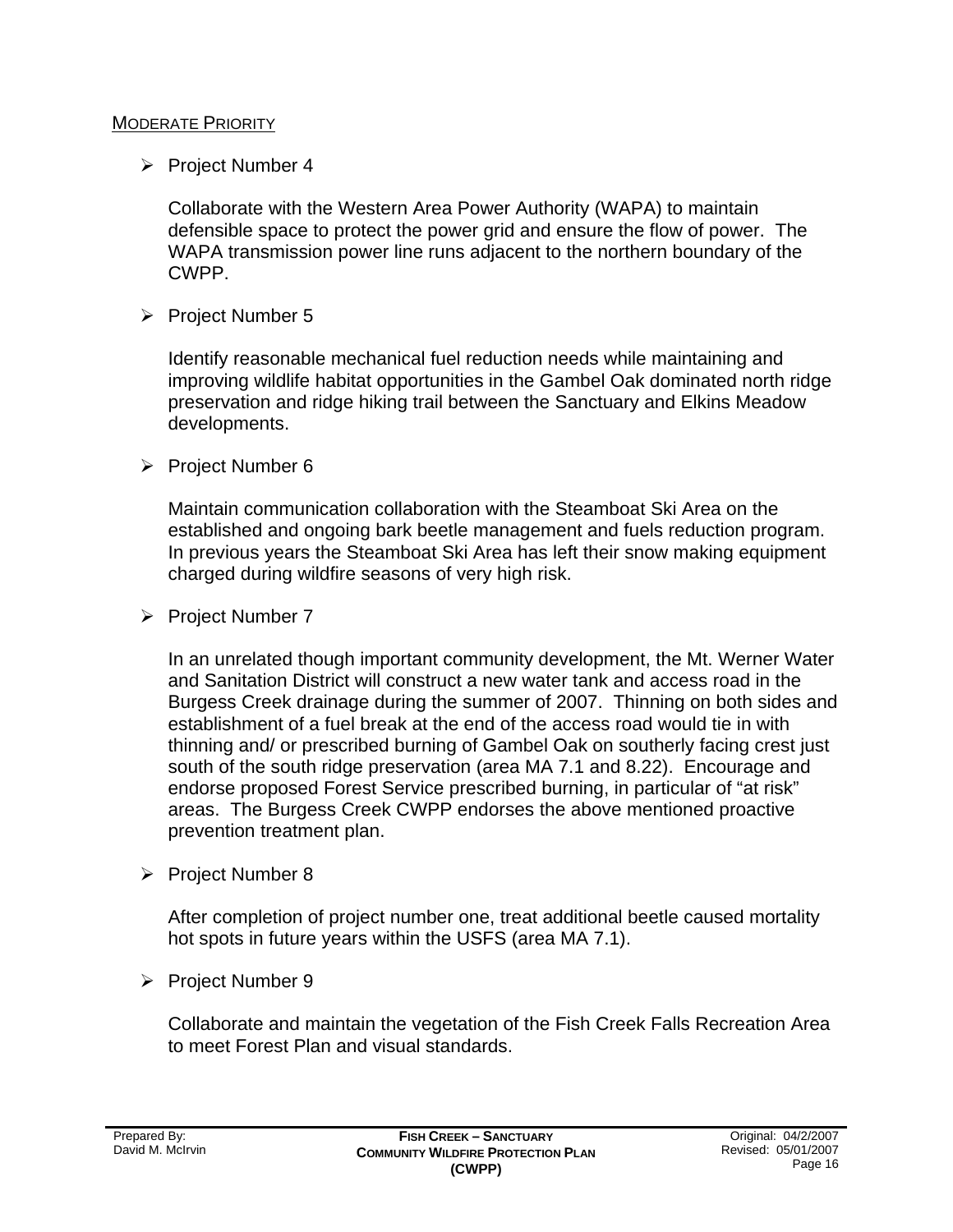¾ Project Number 10

Reduce the potential for further Douglas Fir mortality in the Fish Creek drainage utilizing established treatment tactics, pheromones and other future proprietary modalities thereby assuring a vegetative break between the diseased stands and residential dwellings.

### LOWER PRIORITY

¾ Priority Number 11

Remain open and mindful of newer investigational or proprietary modalities for beetle treatment and pheromone use. Actively collaborate and participate in beetle mitigation research.

# STEP 7 – DEVELOP AN ACTION PLAN AND ASSESSMENT STRATEGY

The homeowners of the Sanctuary Development and the fire community at large readily acknowledge the heightening possibility of wildfire throughout our region and abroad. It is imperative that proactive planning and fire mitigation in high-risk areas be aggressively undertaken to reduce the wildfire possibility close to home. The projects listed in Step Six are considered invaluable to many of the inhabitants within the WUI. Private citizens, individuals from the Steamboat Springs Rural Fire District, Colorado State Forest Service, Routt-Medicine Bow National Forest Service, Colorado Division of Parks and Outdoor Recreation, City of Steamboat Springs and Routt County may be requested for initiating projects based on land ownership and/or jurisdiction.

Fire mitigation albeit expensive and limited for homeowners and agencies alike will be exponentially less costly than restorative measures and estimates. The authors of the Fish Creek-Sanctuary CWPP and members of the community believe that each measure listed in detail is not only critical for human and wildlife safety but is imperatively time sensitive.

The Fish Creek-Sanctuary community would urge that the measures listed as highest and higher priorities be initiated by summer of 2007 and completed by late spring of 2008.

Projects listed as moderate or lower priority should be considered for initiation as soon as possible but before summer of 2008.

The members of the community at large and authors of the Fish Creek-Sanctuary CWPP will periodically review and reassess projects/measures quarterly within the CWPP forum, yearly at the Sanctuary HOA annual meeting and periodically at the monthly Bark Beetle Task Force meetings.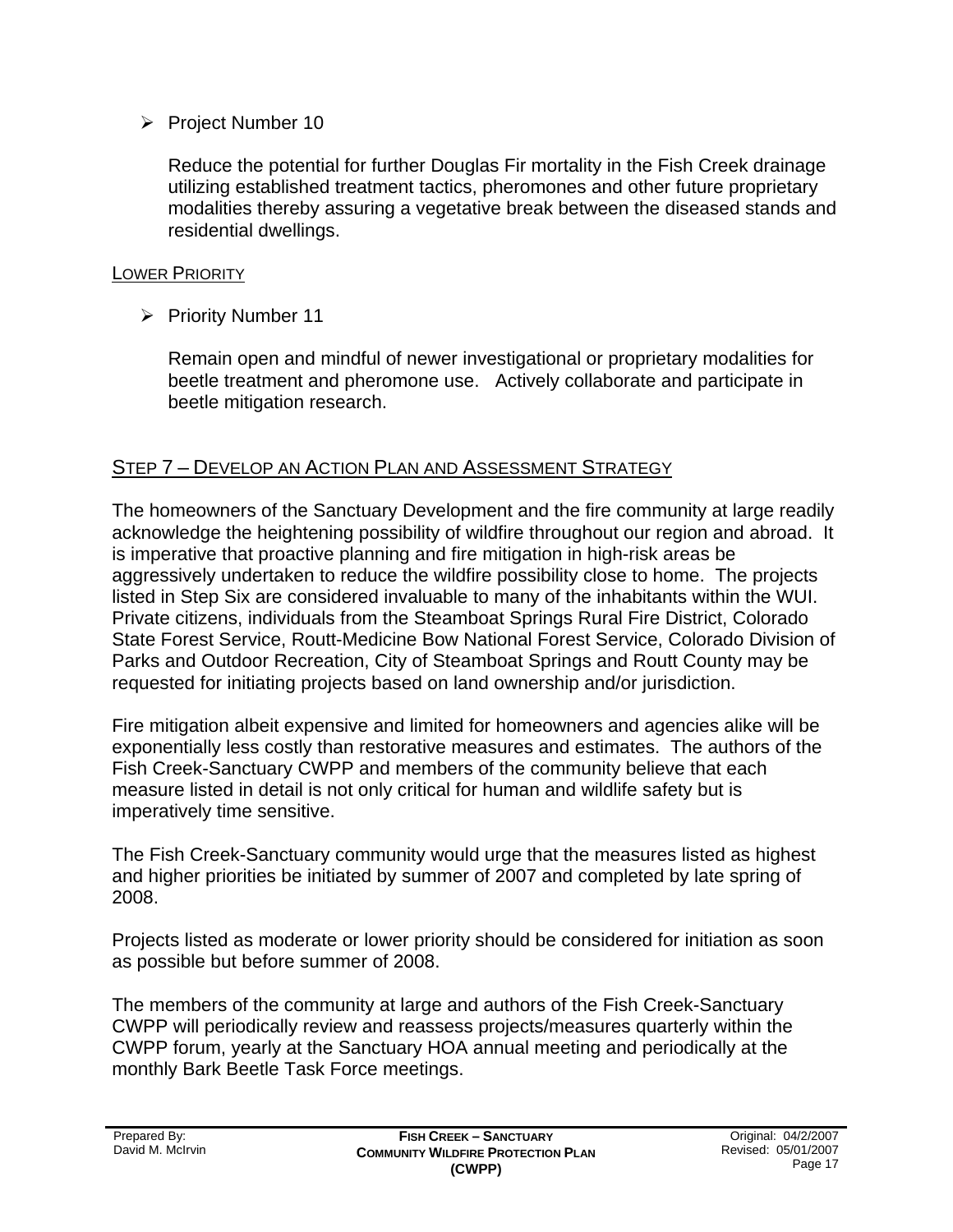# STEP 8 – FINALIZING THE COMMUNITY WILDFIRE PROTECTION PLAN

The development of Fish Creek-Sanctuary CWPP was initiated and energized by the Sanctuary homeowners. The development of the CWPP was collaboratively enhanced with extensive input from noted key members of the USFS, CSFS and SSRFD. We acknowledge and wish to thank those individuals mentioned throughout the CWPP development and this document. Without their tutelage, this quality project would have never been possible.

The CWPP development process has already produced measurable results with improved communication, identification of problem areas, expanded knowledge base, community awareness and member participation in the community based Bark Beetle Task Force. The collaborative project described as **project number one** in the **FUEL TREATMENT PROJECTS** is expected to commence pending grant approval by the Colorado State Forest Service.

The Fish Creek-Sanctuary CWPP will evolve, mature and be regularly monitored to address community wildfire response, hazard mitigation and community preparedness to enhance structure protection and most importantly prevent loss of life. Included in the evolution, we hope to aid other nearby communities and developments embark on the CWPP process.